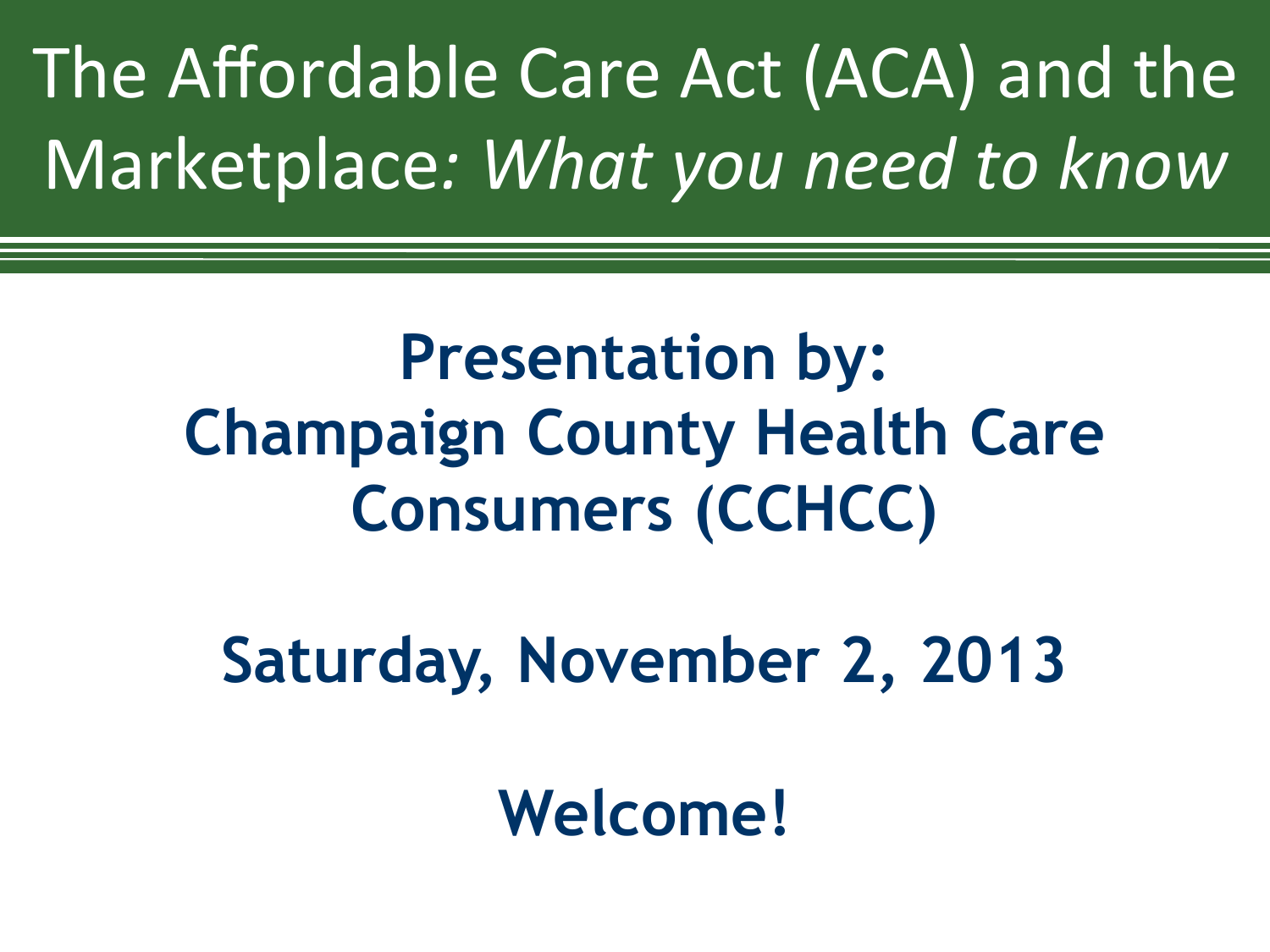# Goals for Health Reform

- Expand health insurance coverage
- Improve coverage for those with health insurance
- Improve access to, and quality of, care
- Control rising health care costs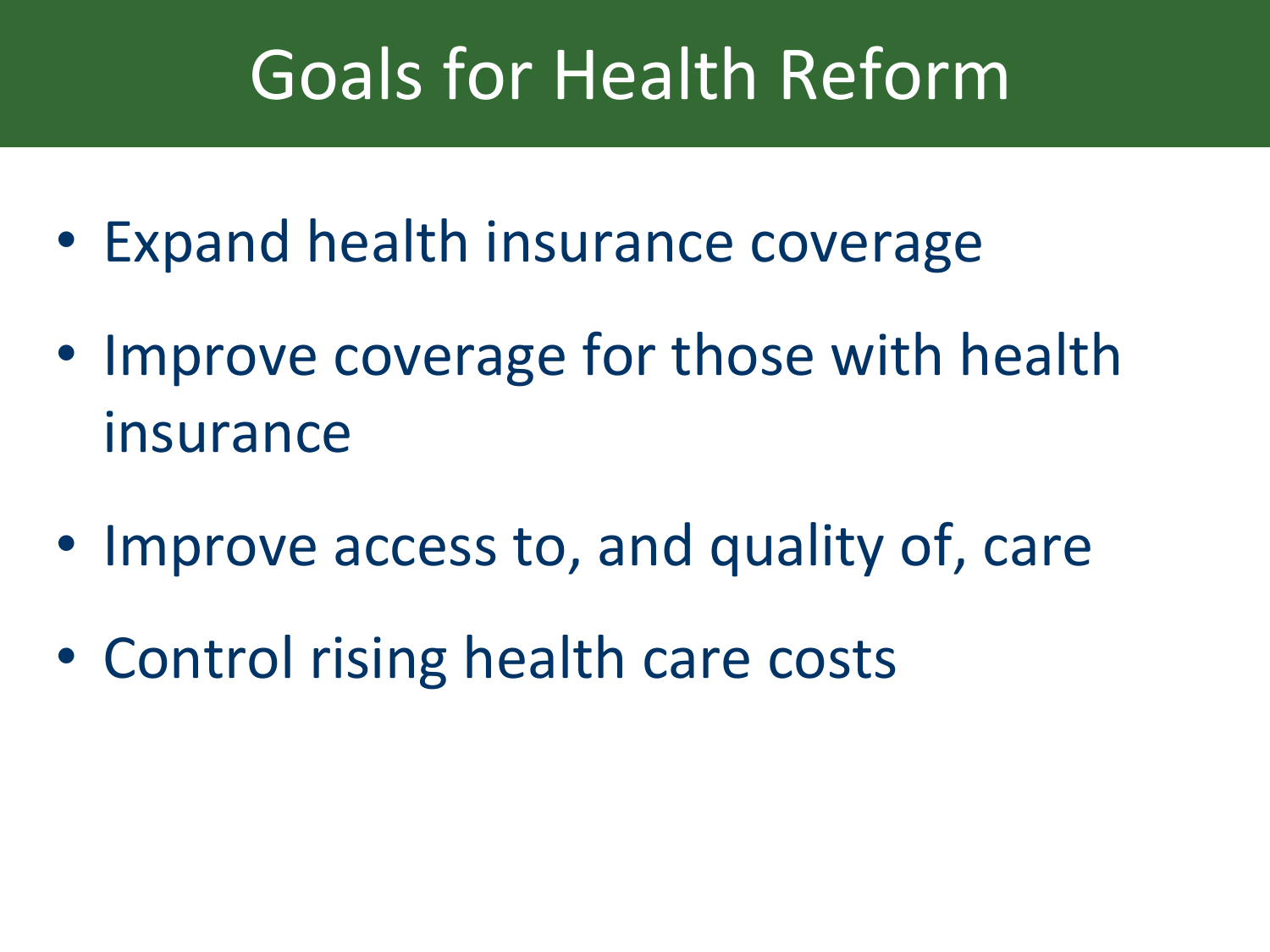# Promoting Health Care Coverage



Employer-Sponsored Coverage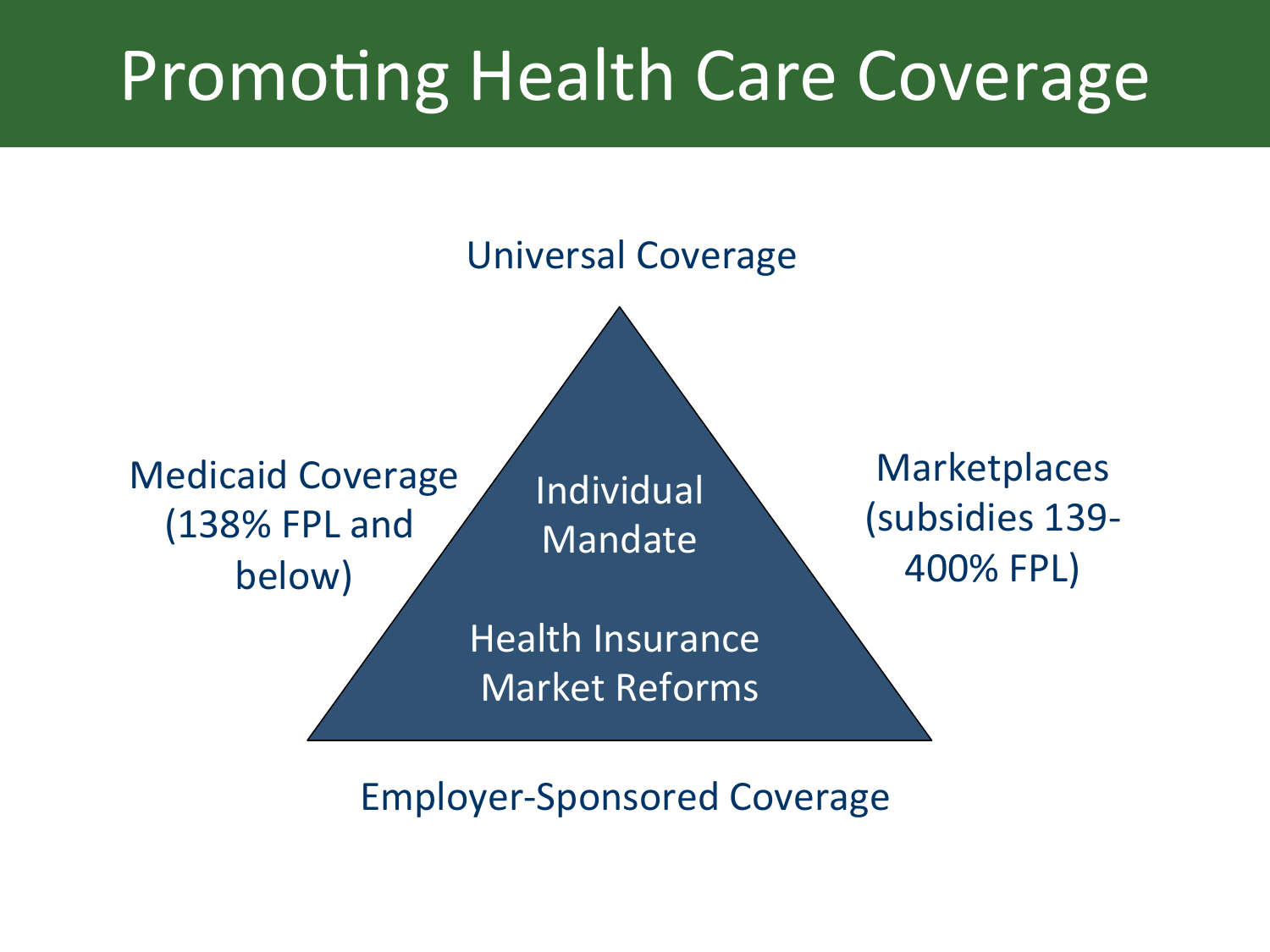## Health Reform Implementation Timeline

#### 2010

#### 2011-2013

2014 

- Adult dependent coverage until age 26
- No lifetime caps
- No rescinding of coverage
- Pre-existing condition insurance plan
- Children cannot be denied based on pre-existing conditions
- Small business tax credits
- Premium review
- No cost-sharing for preventive services in Medicare and Medicaid
- Increased payments for primary care
- New delivery system models in Medicare and Medicaid
- Navigators and IPC groups are funded
- Medicaid expansion
- Health Insurance **Marketplaces**
- Premium subsidies
- Insurance market rulesprohibition on denying coverage or charging more to those who are sick, standardized benefits
- Individual mandate
- Employer requirements (2015)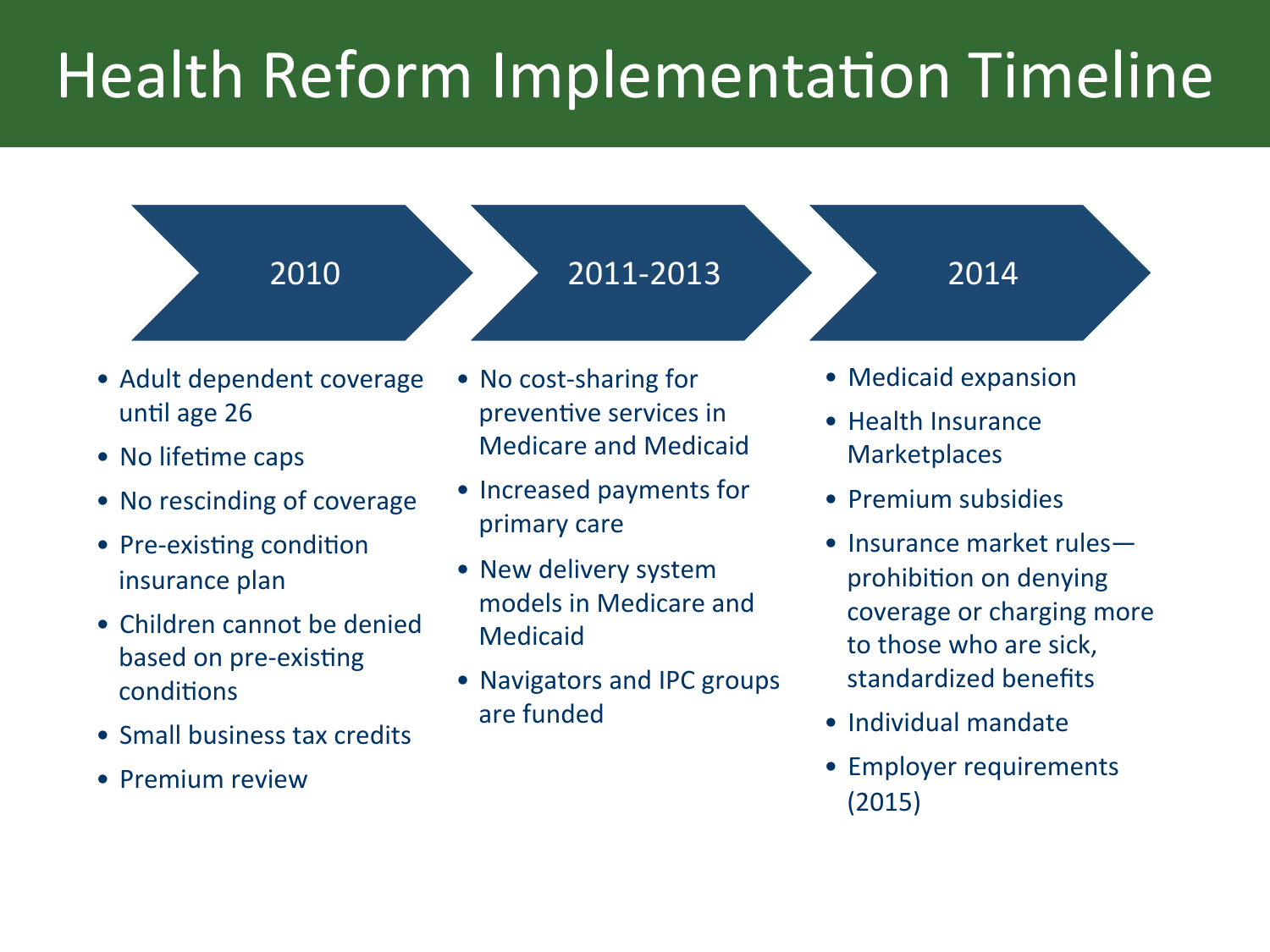## Benefits & Protections as a Result of Health Reform

### **Benefits**

- Allows adult children to remain on their parents' health insurance policy until age 26
- Certain preventive services are covered at no cost including well-care visits
- **Contraceptive coverage and** STI testing/counseling with no co-pays

### **Protections**

- No lifetime caps or limits
- Insurance companies cannot drop coverage because of illness
- People with pre-existing conditions cannot be denied insurance or charged more *(2010 for children and 2014 for adults*)
- Medical loss ratio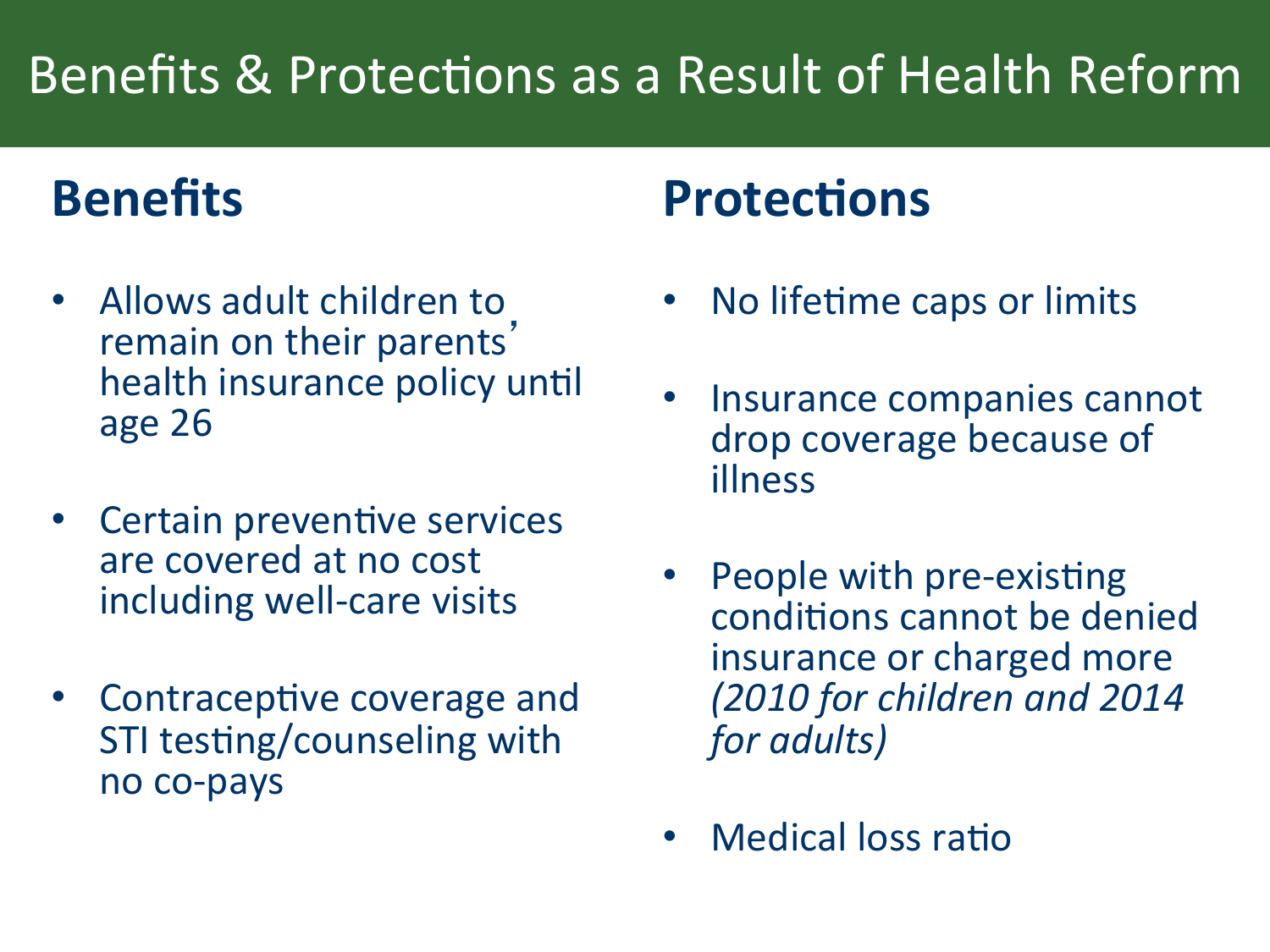## The Illinois Health Insurance Marketplace

**Officially called Get Covered Illinois.** 



The Official Health Marketplace

- The Health Insurance Marketplace is a "one stop shop" where people can enroll or find out if they are eligible for private health insurance plans and Medicaid.
- In Illinois, we have a State Partnership Marketplace: this means that our Marketplace is both federally and state run.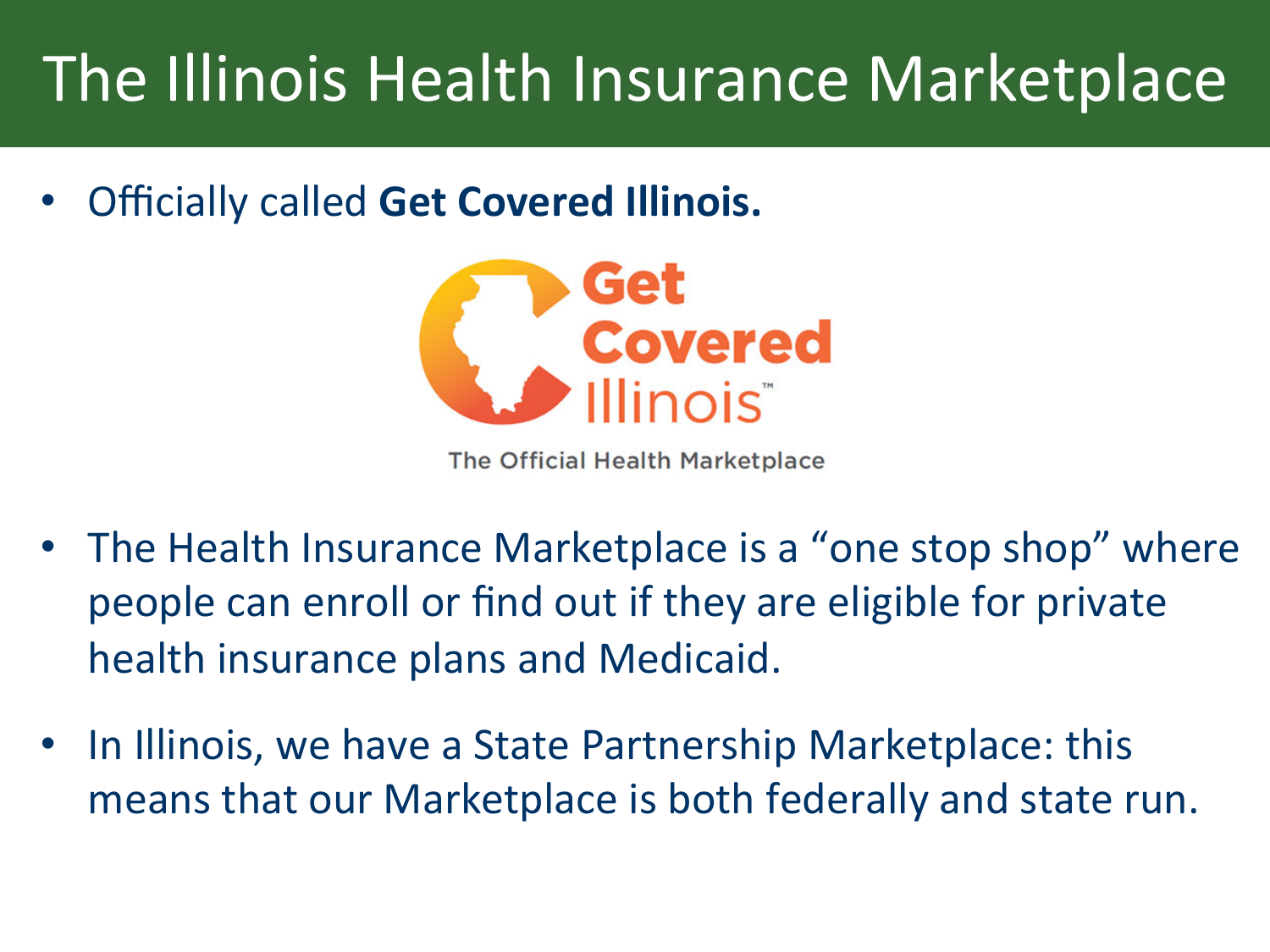## The Illinois Health Insurance Marketplace, *con6nued*

- People can enroll through the Marketplace online at healthcare.gov, over the phone (800-318-2596), or using a paper version.
- Open enrollment in the Health Insurance Marketplace is from October 1, 2013, through March 31, 2014.
- Health insurance starts as early as January 1, 2014, if you enroll by December 15, 2013.
- People will find out if they are eligible for Medicaid, premium subsidies (Advance Premium Tax Credits), and cost-sharing subsidies *through one application*.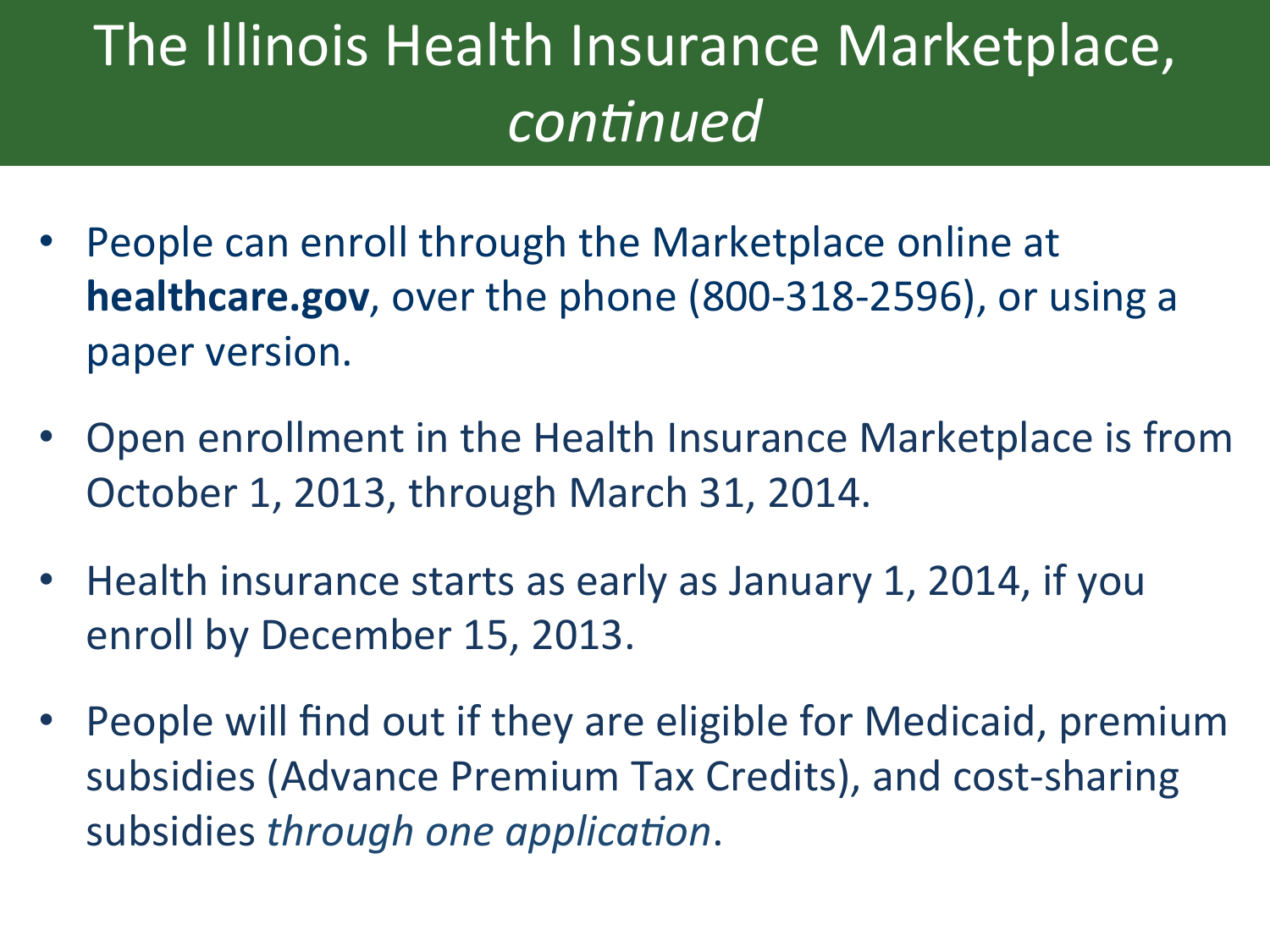# Who can shop in the Marketplace?

- Uninsured individuals
- People on individual health insurance plans
- People who purchase dependent coverage
- People with COBRA health insurance
- Self-employed people with no employees
- Families
- Small businesses
- People whose health insurance is unaffordable (more than 9.5% of their annual income)
- Must be U.S. citizen, visa holder, or permanent resident (green card)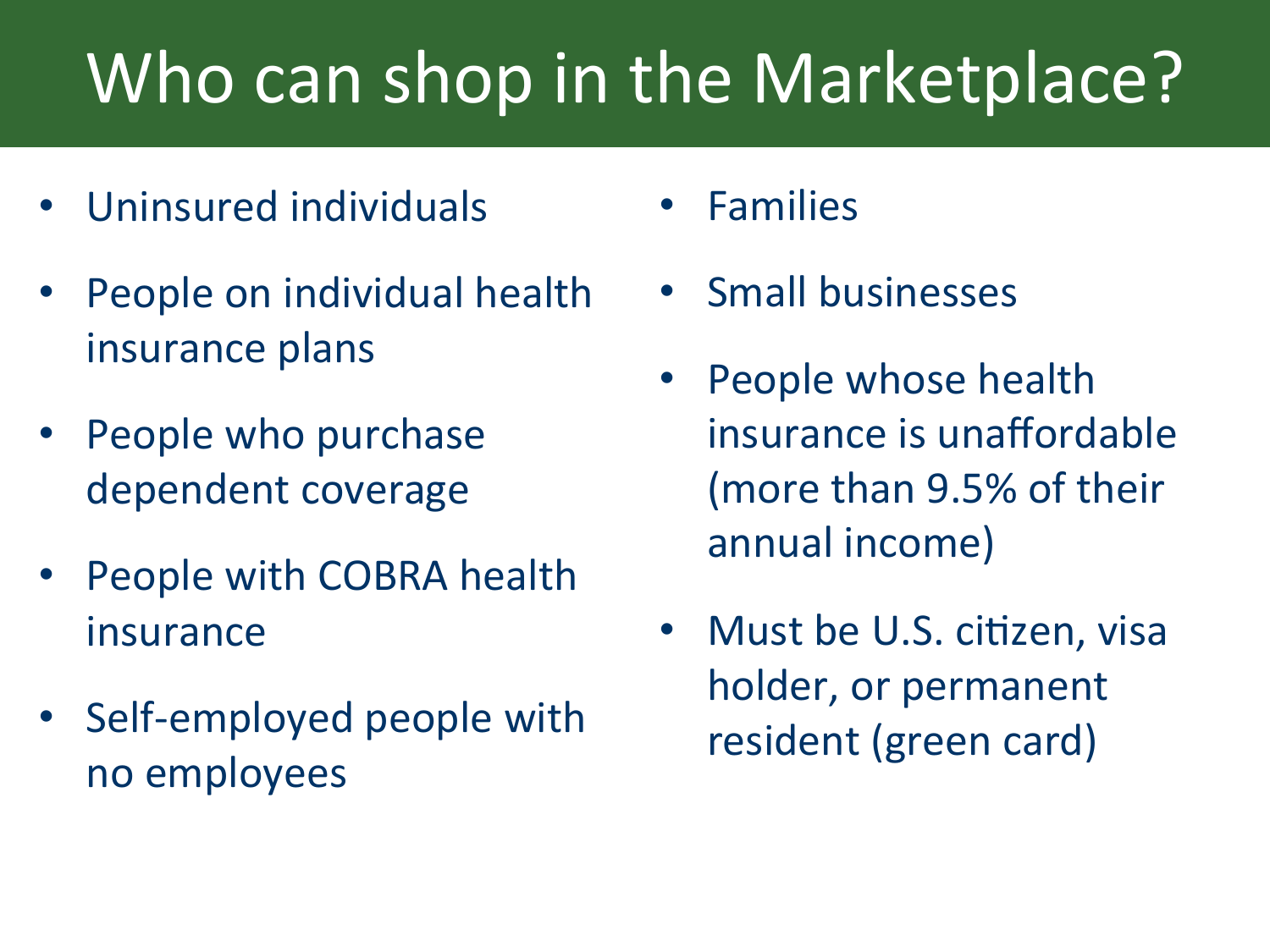## Who CANNOT shop in the Marketplace?

- People with Medicare
- People with Medicaid
- Individuals who are currently incarcerated and are serving a sentence
- Undocumented individuals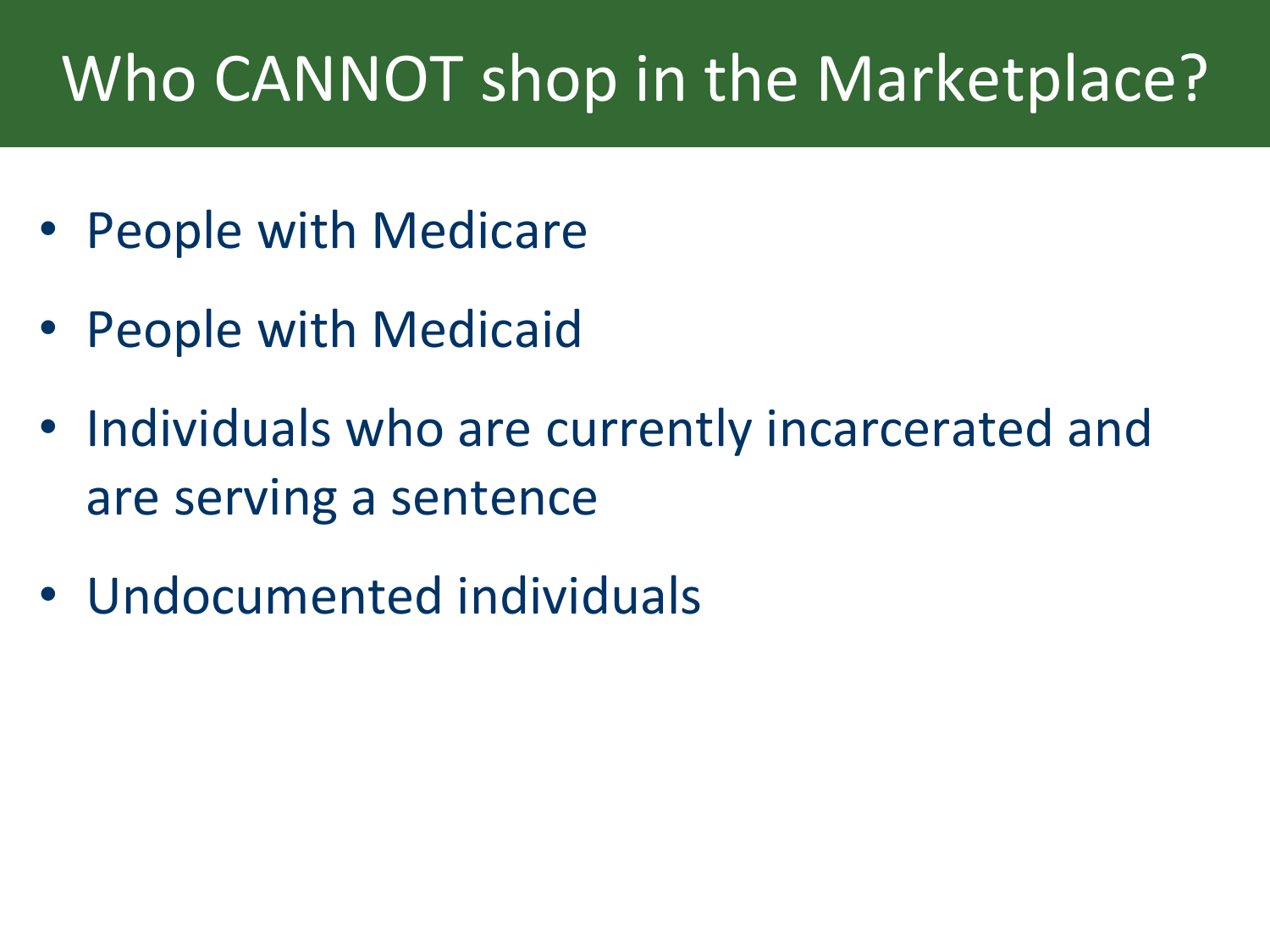# What Will Marketplace Plans Cover?

Plans through the Marketplace will be considered Qualified Health Plans (QHPs) and must include 10 Essential Health Benefits at a minimum

- Ambulatory patient services
- **Emergency services**
- Hospitalization
- Maternity and newborn care
- Mental health and substance use disorder services, including behavioral health treatment (this includes counseling and psychotherapy)
- Prescription drugs
- Rehabilitative and habilitative services and devices
- Laboratory services
- Preventive and wellness services and chronic disease management
- Pediatric services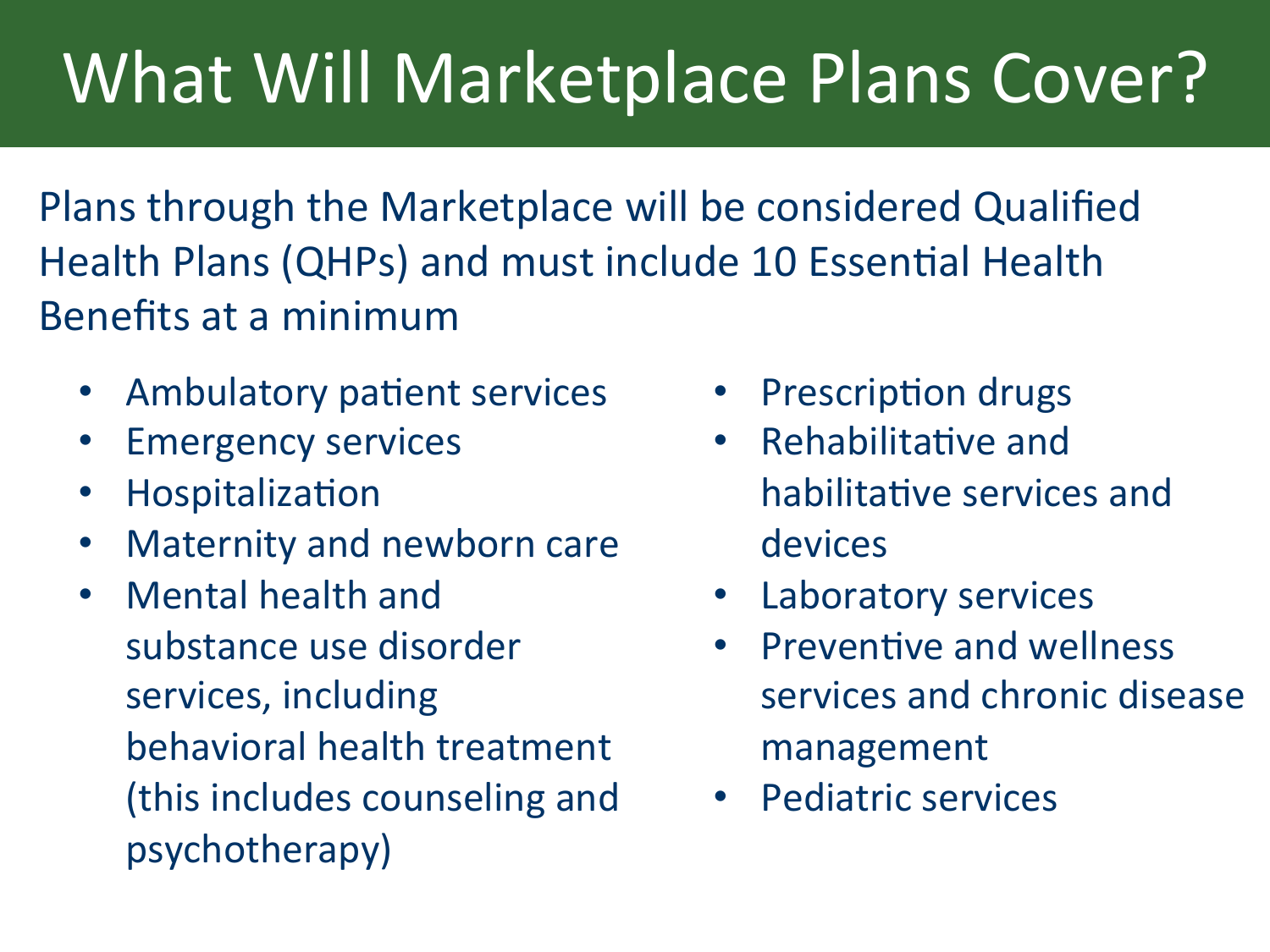# What Will Marketplace Plans Cover? *Continued*

About dental coverage in the Marketplace:

- Under the health care law, dental insurance is treated differently for adults and children 18 and under.
- Dental coverage for children is an essential health benefit. This means it must be available to you as part of a health plan or as a free-standing plan.
- This is not the case for adults. Insurers don't have to offer adult dental coverage.
- Some plans offer dental coverage. You can also purchase stand-alone dental insurance, but only if you are also purchasing a health insurance plan through the Marketplace.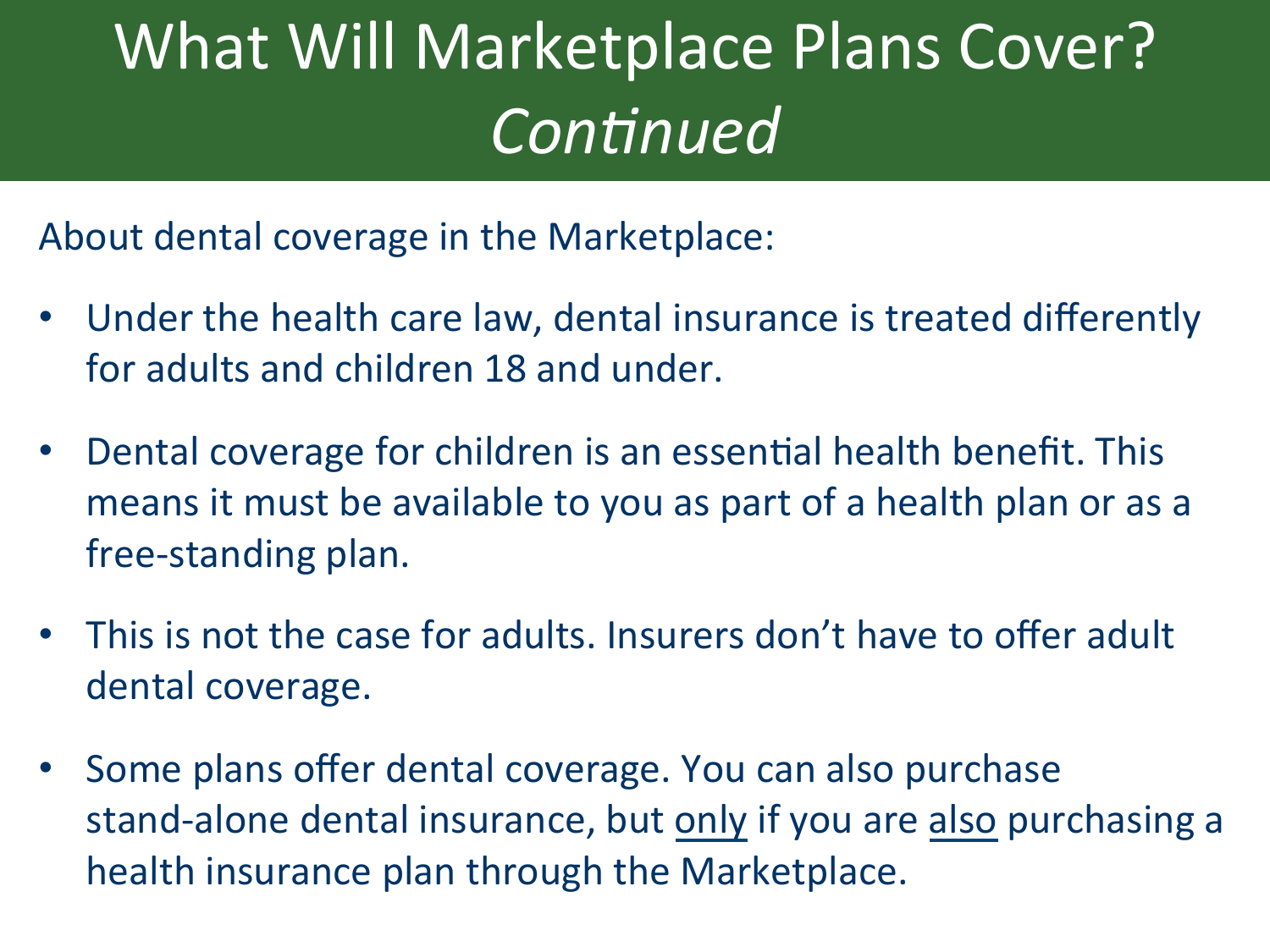## Explanat Coverage in Hoolth D Levels of Coverage in Health Plans

- There will be 5 different levels of coverage:
	- Catastrophic (limited)
	- $-$  Bronze (60%)
	- Silver (70%)
	- Gold (80%)
	- Platinum (90%)

| <b>CATASTROPHIC</b> | less than<br>60% | of the total average<br>costs of care |
|---------------------|------------------|---------------------------------------|
| <b>BRONZE</b>       | 60%              | of the total average<br>costs of care |
| <b>SILVER</b>       | 70%              | of the total average<br>costs of care |
| <b>GOLD</b>         | 80%              | of the total average<br>costs of care |
| <b>PLATINUM</b>     | 90%              | of the total average<br>costs of care |

• The % refers to how much of the total cost of medical services that the plan is designed to pay for, on average.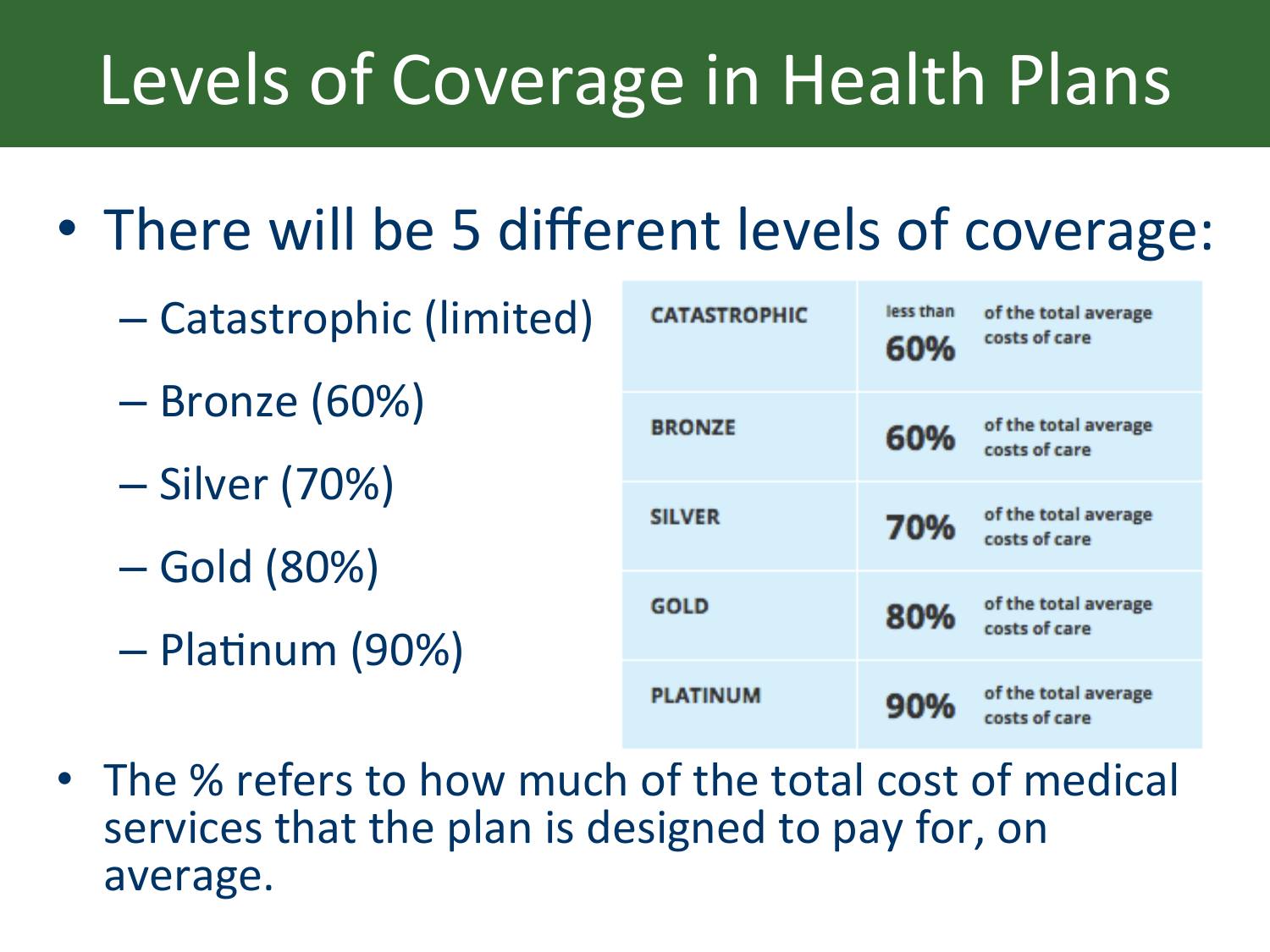### Levels of Coverage in Health Plans,  $\overline{\phantom{a}}$ *con6nued*

- The benefits between levels will be the same but the cost-sharing will vary.
- The lower the level, the lower the monthly premiums, but the higher your out-of-pocket costs might be.
- All plans will have a maximum out-of-pocket limit for your protection. If you reach that limit, the health plan has to cover all your costs for the rest of the year.
- All levels will have to cover all 10 Essential Health Benefits.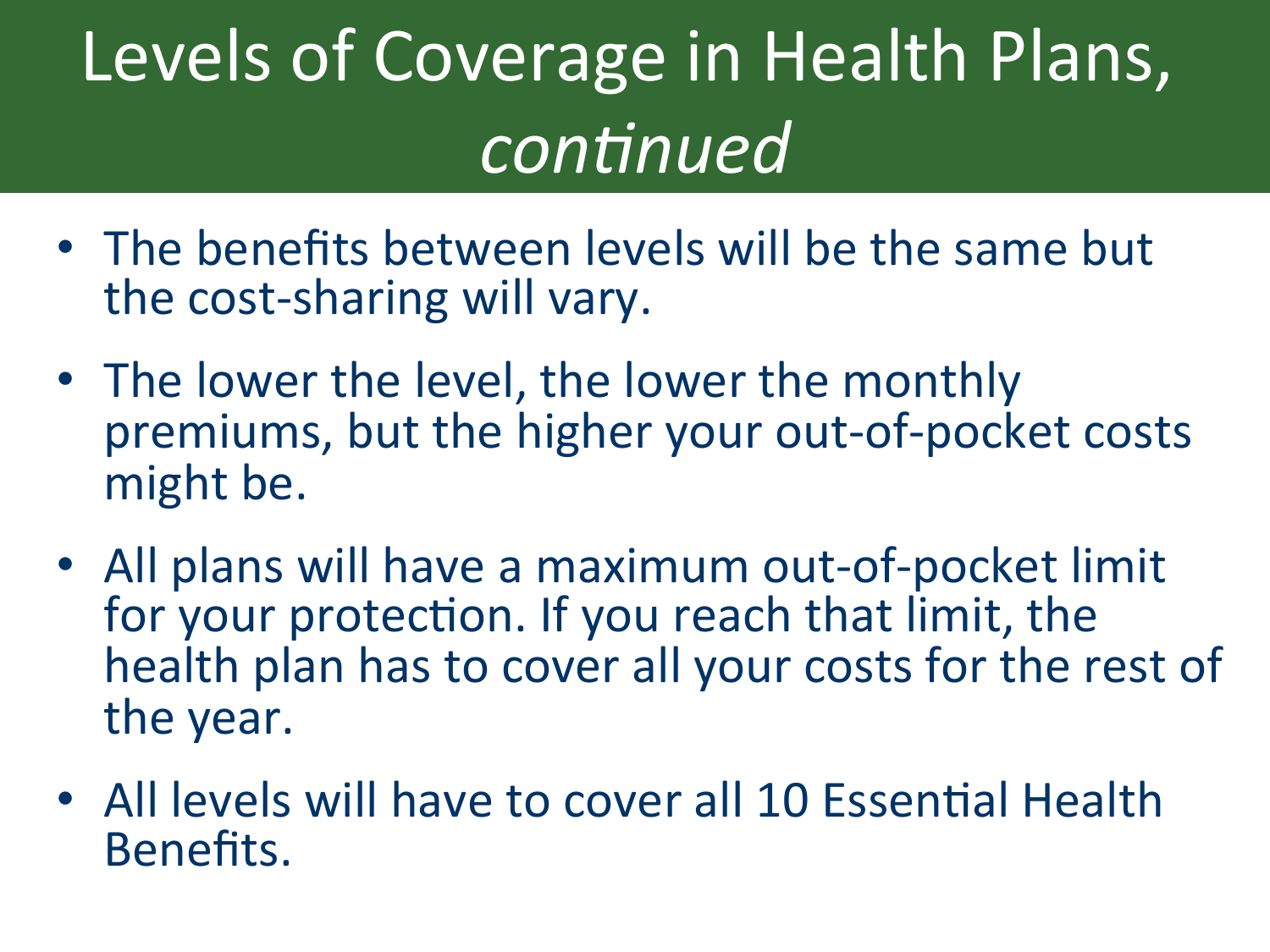## Expanding Health Insurance Coverage— Catastrophic Health Plans

- These plans are available to individuals under the age of 30.
- Individuals age 30 and over, who have received a hardship exemption, may be able to buy a catastrophic plan.
- In the Marketplace, catastrophic policies cover 3 primary care visits per year at no cost. They also cover free preventive benefits.
- If you buy a catastrophic plan in the Marketplace, you cannot get financial assistance based on income.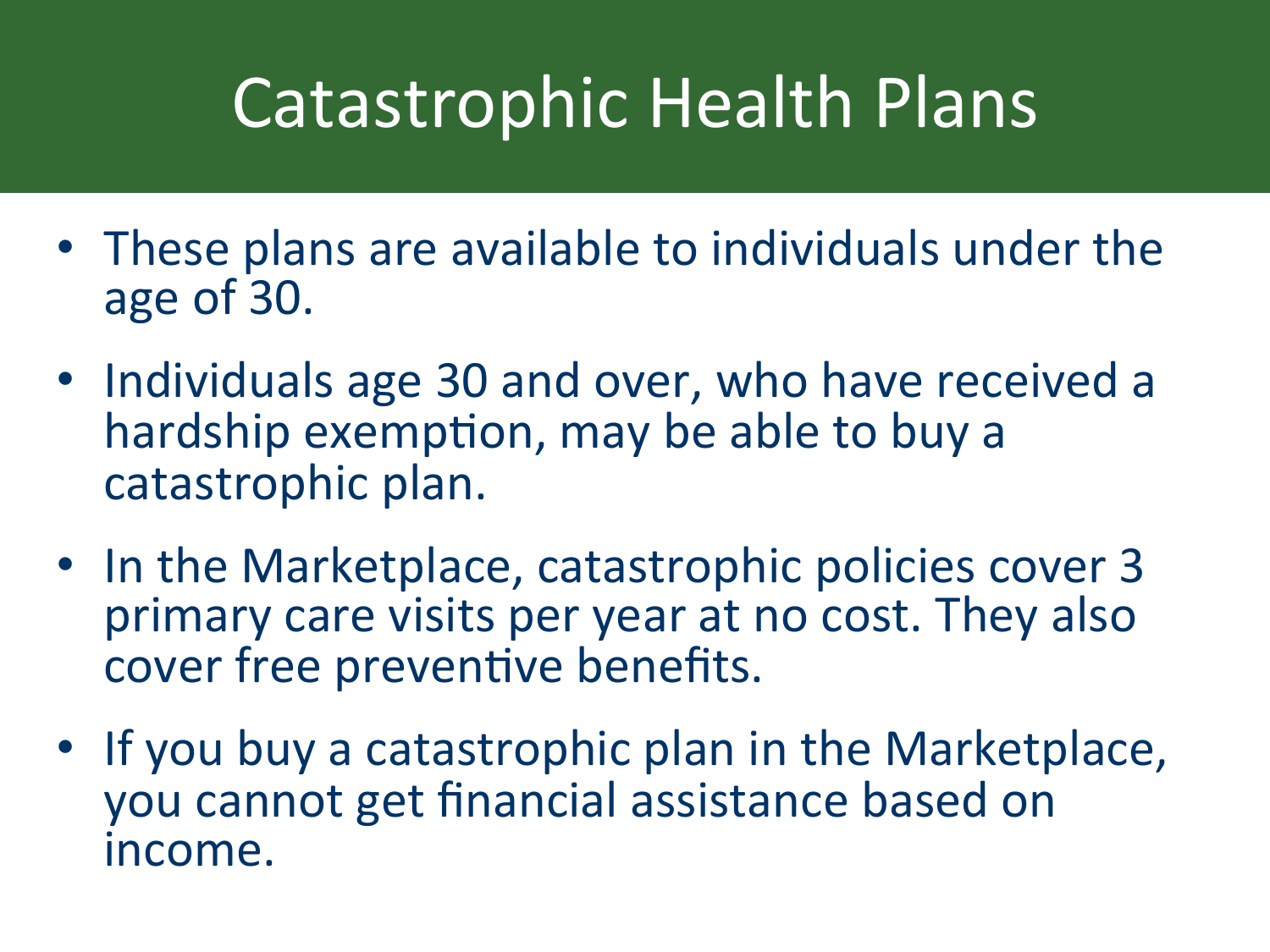## $\mathbf{E} = \mathbf{E} \cdot \mathbf{E} \cdot \mathbf{E} \cdot \mathbf{E} \cdot \mathbf{E} \cdot \mathbf{E} \cdot \mathbf{E} \cdot \mathbf{E} \cdot \mathbf{E} \cdot \mathbf{E} \cdot \mathbf{E} \cdot \mathbf{E} \cdot \mathbf{E} \cdot \mathbf{E} \cdot \mathbf{E} \cdot \mathbf{E} \cdot \mathbf{E} \cdot \mathbf{E} \cdot \mathbf{E} \cdot \mathbf{E} \cdot \mathbf{E} \cdot \mathbf{E} \cdot \mathbf{E} \cdot \mathbf{E} \cdot \mathbf{E} \cdot \mathbf{E} \cdot \mathbf{E$ Plans Offered in Champaign County

- For most individuals and families, who do not qualify for Medicaid, there are 39 plans in the Marketplace offered locally.
	- 3 Catastrophic plans, 9 Bronze plans, 14 Silver plans, 13 Gold, and 0 Platinum plans
- Offered by 4 different companies
	- Coventry Health Care
	- Health Alliance Medical Plans
	- Blue Cross Blue Shield of Illinois
	- Land of Lincoln Mutual Health Insurance Co.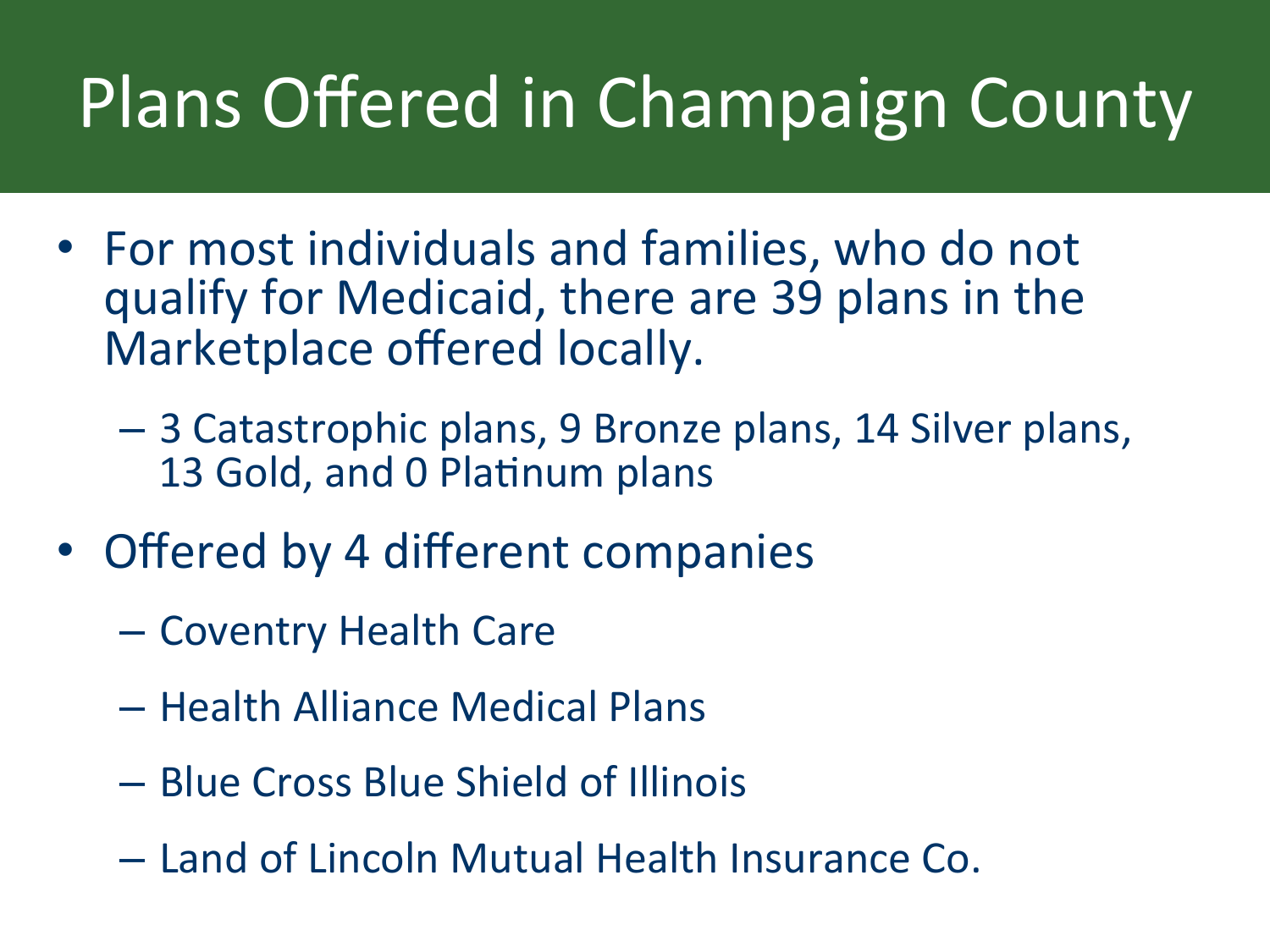### Plans Offered in Champaign County  $i$ *con6nued*

- For individuals age 49 and under, the monthly premiums range from \$173 for the cheapest Bronze plan to \$336 for the most expensive Gold plan.
- For individuals age 50 and older, the monthly premiums range from \$295 for the cheapest Bronze plan to \$573 for the most expensive Gold plan.
- These premiums do NOT reflect any reduction in costs from the financial assistance available to most individuals and families.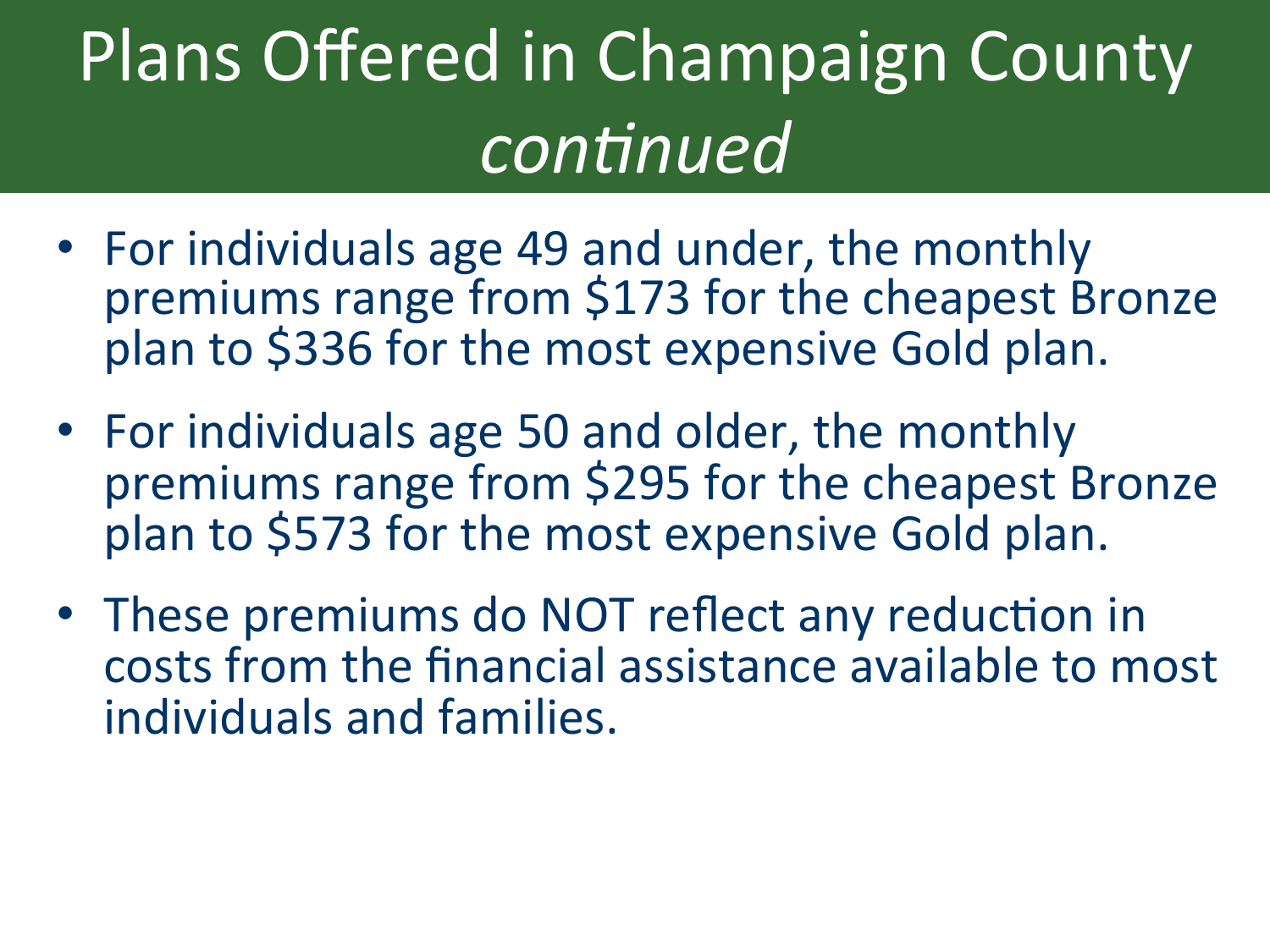# Making Insurance Affordable

Insurance will be made affordable in 3 ways:

- Expanding Medicaid (public insurance) to those with incomes up to 138% Federal Poverty Level;
- Providing financial assistance in the form of "Advanced Premium Tax Credits" to those with incomes between 139% and 400% FPL; and,
- Providing out-of-pocket Cost-Sharing to those with incomes between 139% and 250% FPL, when purchasing Silver plans.

Consumers can apply and qualify for all of these through the *Marketplace.*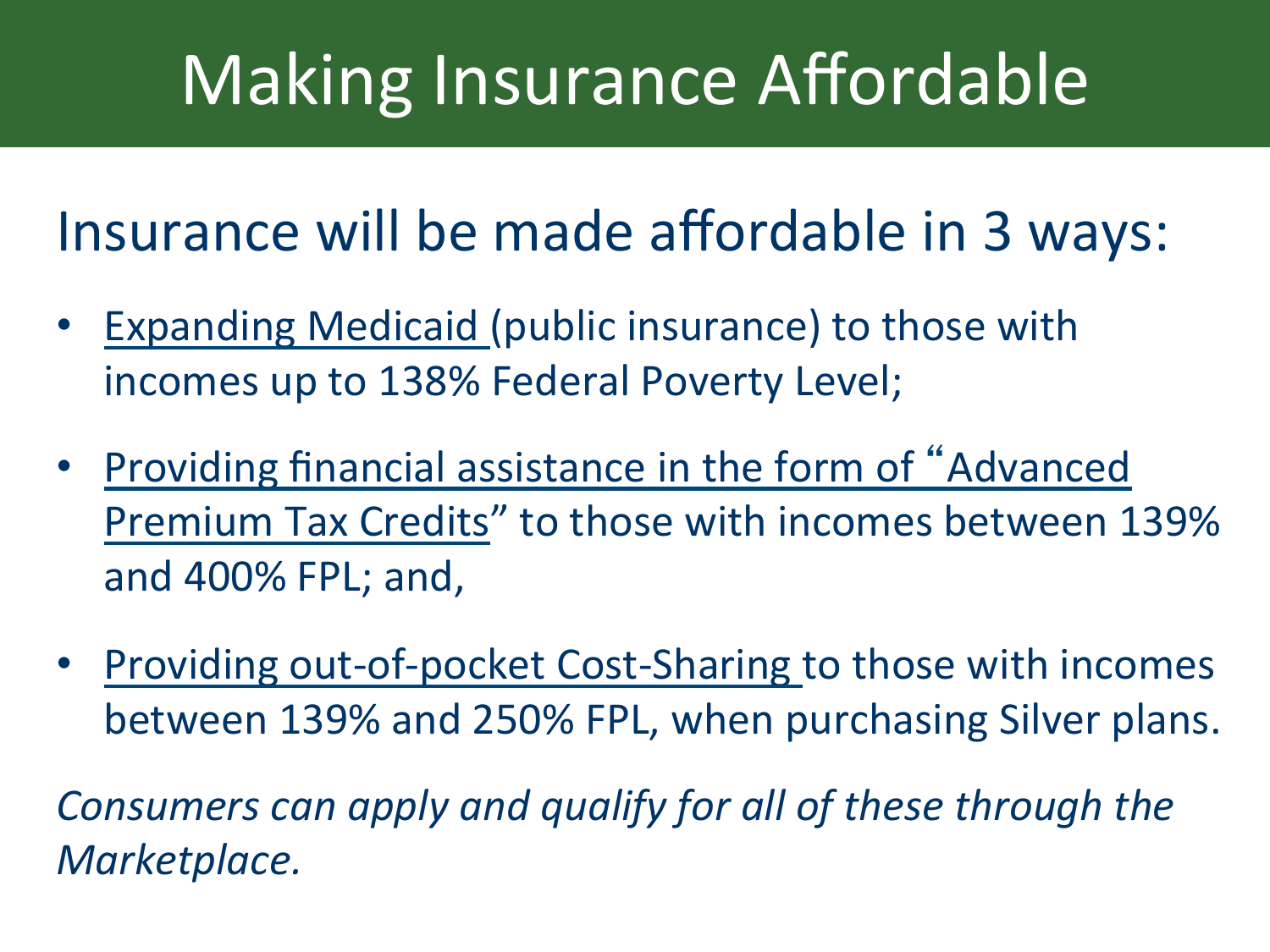## Expanding Health Insurance Coverage— Income Guidelines

### **Income Guidelines for Affordable Health Insurance**

Based on the 2013 Federal Poverty Level (FPL)

| <b>Household Size</b>                                   | <b>Below 139% FPL</b>    | 139 - 400% FPL                 |  |
|---------------------------------------------------------|--------------------------|--------------------------------|--|
| 1 person                                                | $$0 - $15,970$           | \$15,971 - \$45,960            |  |
| 2 people                                                | $$0 - $21,558$           | \$21,559 - \$62,040            |  |
| 3 people                                                | $$0 - $27,146$           | \$27,147 - \$78,120            |  |
| 4 people                                                | $$0 - $32,734$           | \$32,735 - \$94,200            |  |
|                                                         |                          |                                |  |
| <b>Affordable Insurance</b><br><b>Options Available</b> |                          | <b>Marketplace Plans with</b>  |  |
|                                                         | <b>Expanded Medicaid</b> | <b>Premium Subsidies</b>       |  |
|                                                         |                          | (Advanced Premium Tax Credits) |  |
| <b>Where To Apply</b>                                   |                          | healthcare.gov                 |  |
|                                                         | abe.illinois.gov         | 1 (800) 318-2596               |  |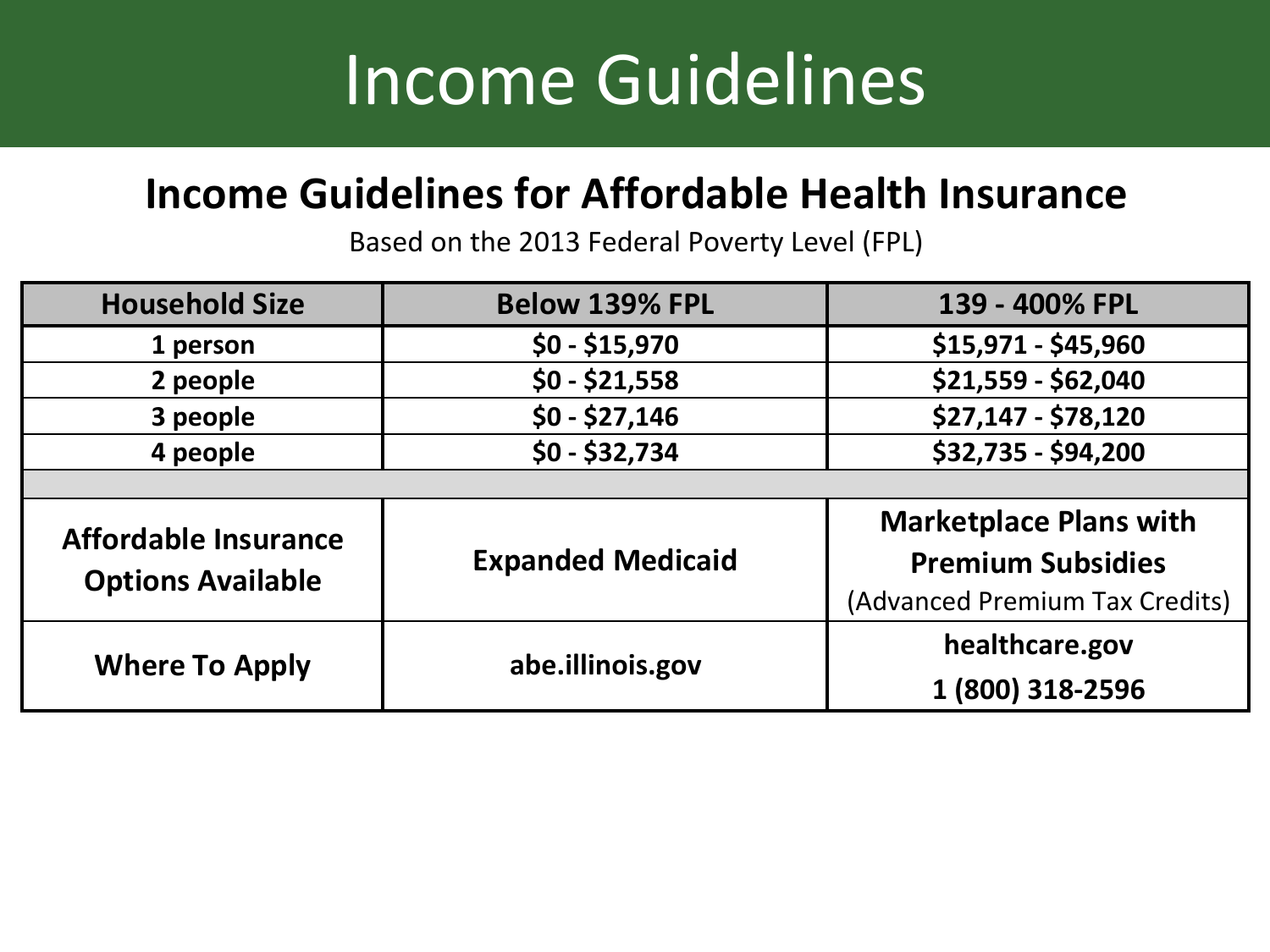# What Counts as Income?

### **What Counts**

- Wages, salaries and tips
- Net income from any selfemployment or business *(generally the amount of money you take in minus your business expenses)*
- Unemployment compensation
- Social Security payments, including disability payments
- Alimony
- Retirement income, investment income, pension income, rental income, and other taxable income

### **What Doesn't Count:**

- Child support
- **Gifts**
- Supplemental Security Income (SSI)
- Veterans' disability payments
- Workers' compensation
- Proceeds from loans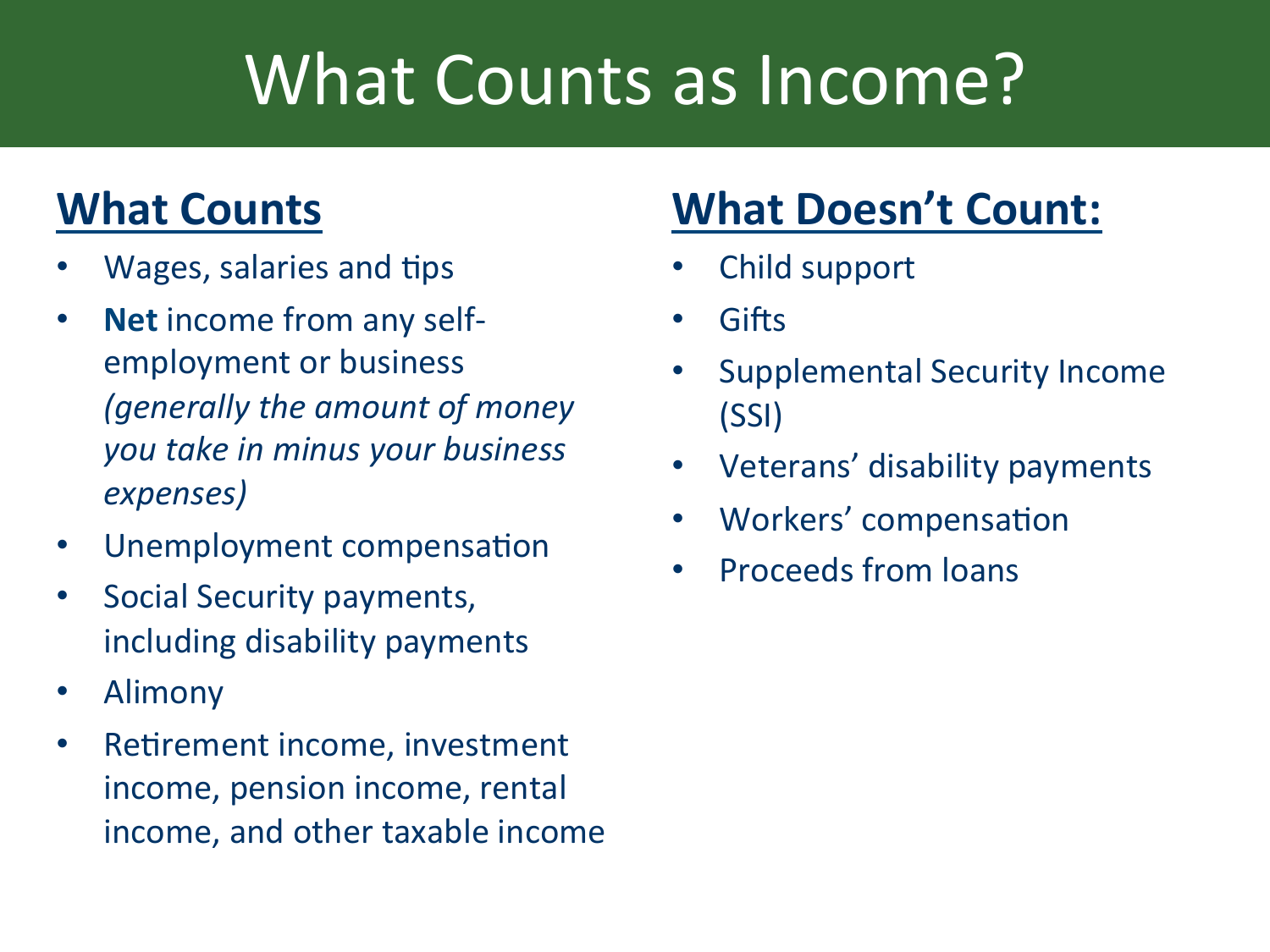# **About Expanded Medicaid**

- As mentioned earlier, one way insurance is being made more affordable is by expanding Medicaid.
- It is often called the medical card or public aid.
- Medicaid is health insurance that is offered by the government and it will cover the 10 Essential Health Benefits just like the private plans offered in the Marketplace.
- Expanded Medicaid for adults has no monthly premiums.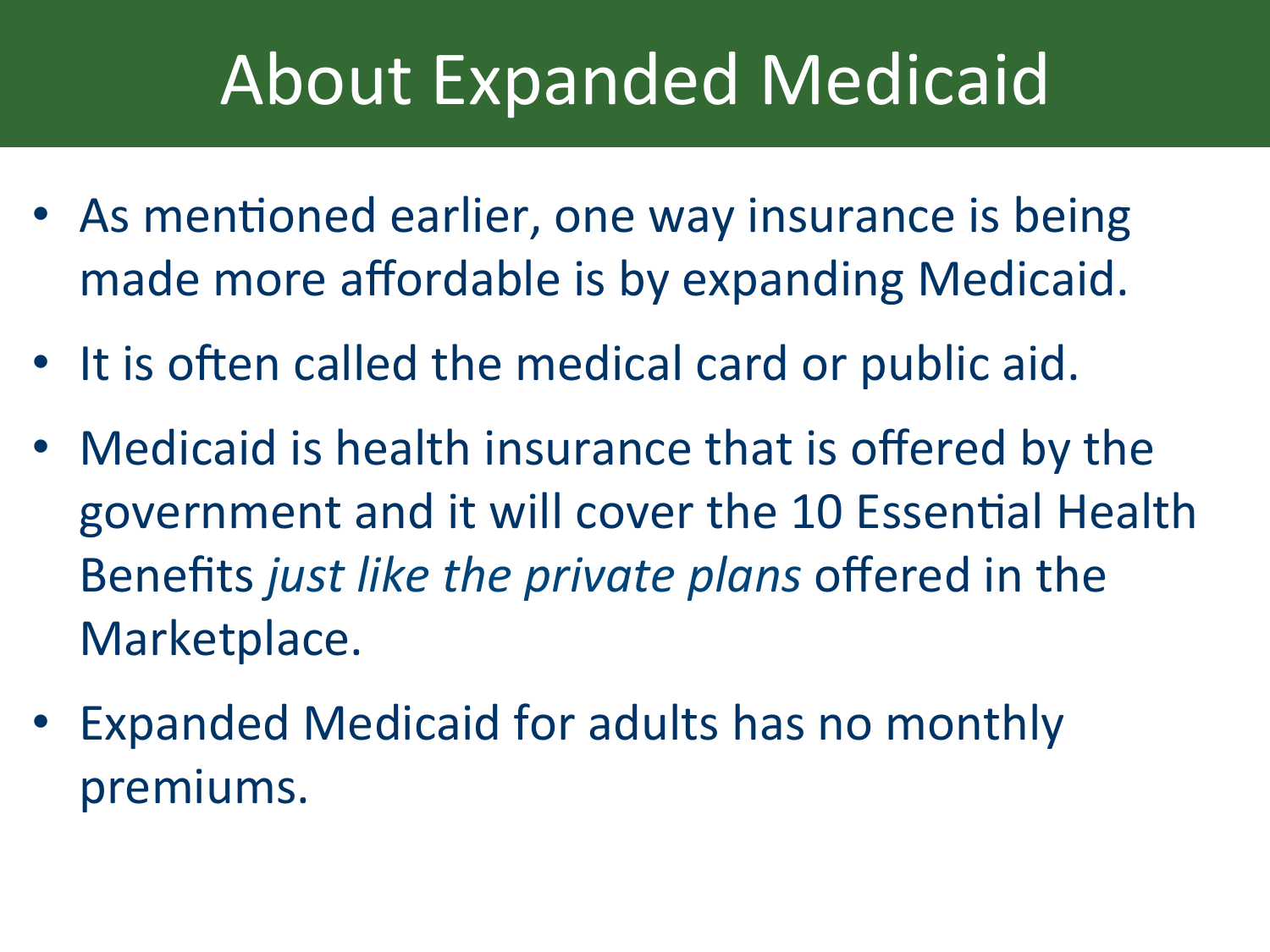## About Expanded Medicaid *continued*

- Right now, you have to be low-income and meet one of the categorical requirements like having a dependent child. Medicaid is expanding in 2014 by changing the criteria.
- In 2014, the income limit is slightly going up and there will be no categorical requirements.
- Also, Medicaid will not be looking at assets (just the types of income we mentioned earlier) for individuals under age 65.
- Illinois Medicaid application: abe.illinois.gov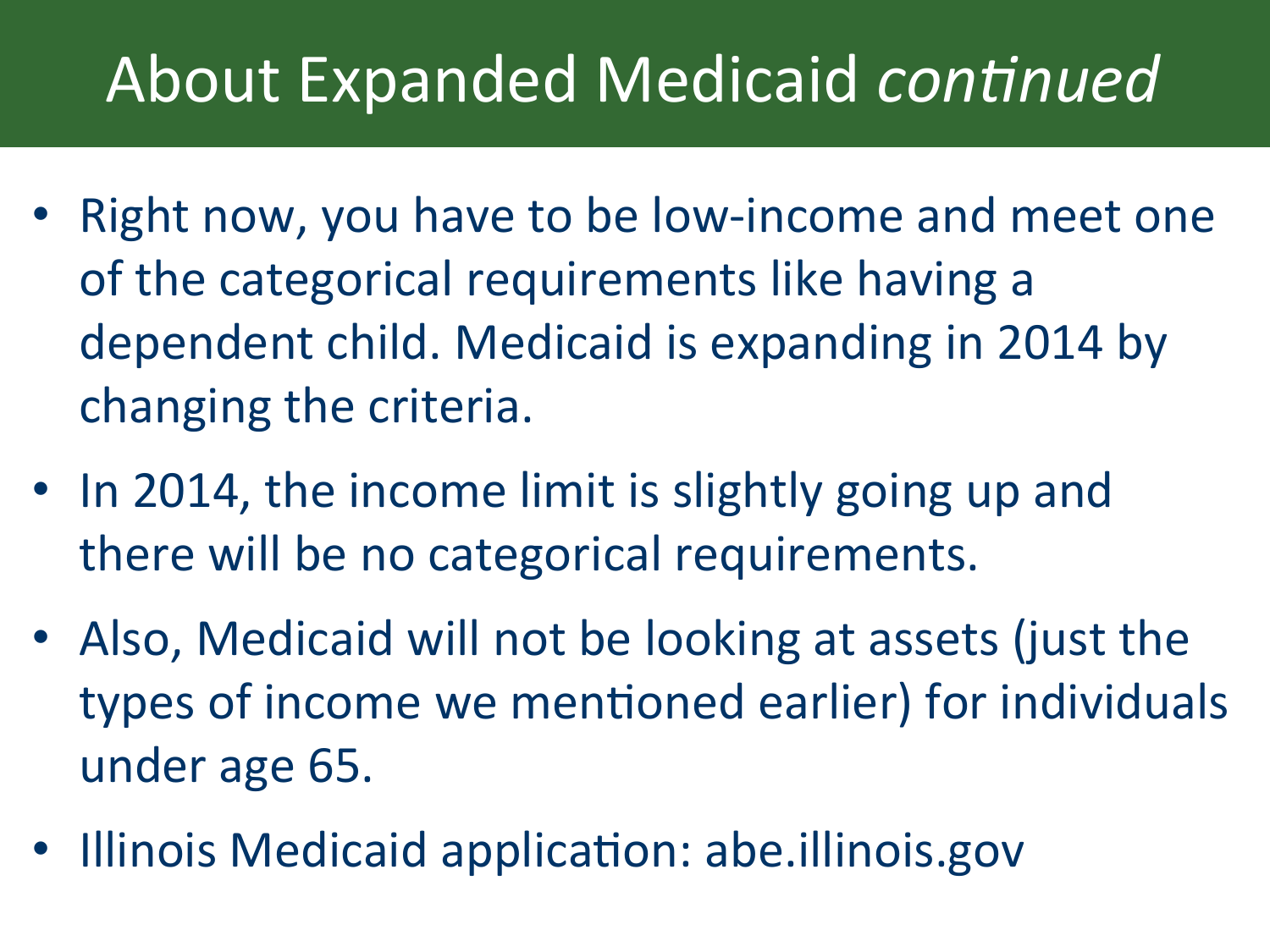# Individual Responsibility Payment

- Individuals will be required to have health coverage that meets minimum standards in 2014.
- The Individual Responsibility Payment is enforced through the IRS.
- There will be penalties for not having insurance. In 2014, tax penalties will start at \$95 per adult and \$47.50 per child, up to a family maximum of \$285 or 1% of your income (whichever is greater).
- You must purchase insurance by March 31 (end of Open Enrollment) to avoid the penalty.
- Exemptions for certain groups: if you are part of a religion that opposes having an insurance policy, undocumented immigrants, incarcerated persons, if your income is below the threshold for filing a tax return, or if you have to pay more than 8% of your income towards health insurance.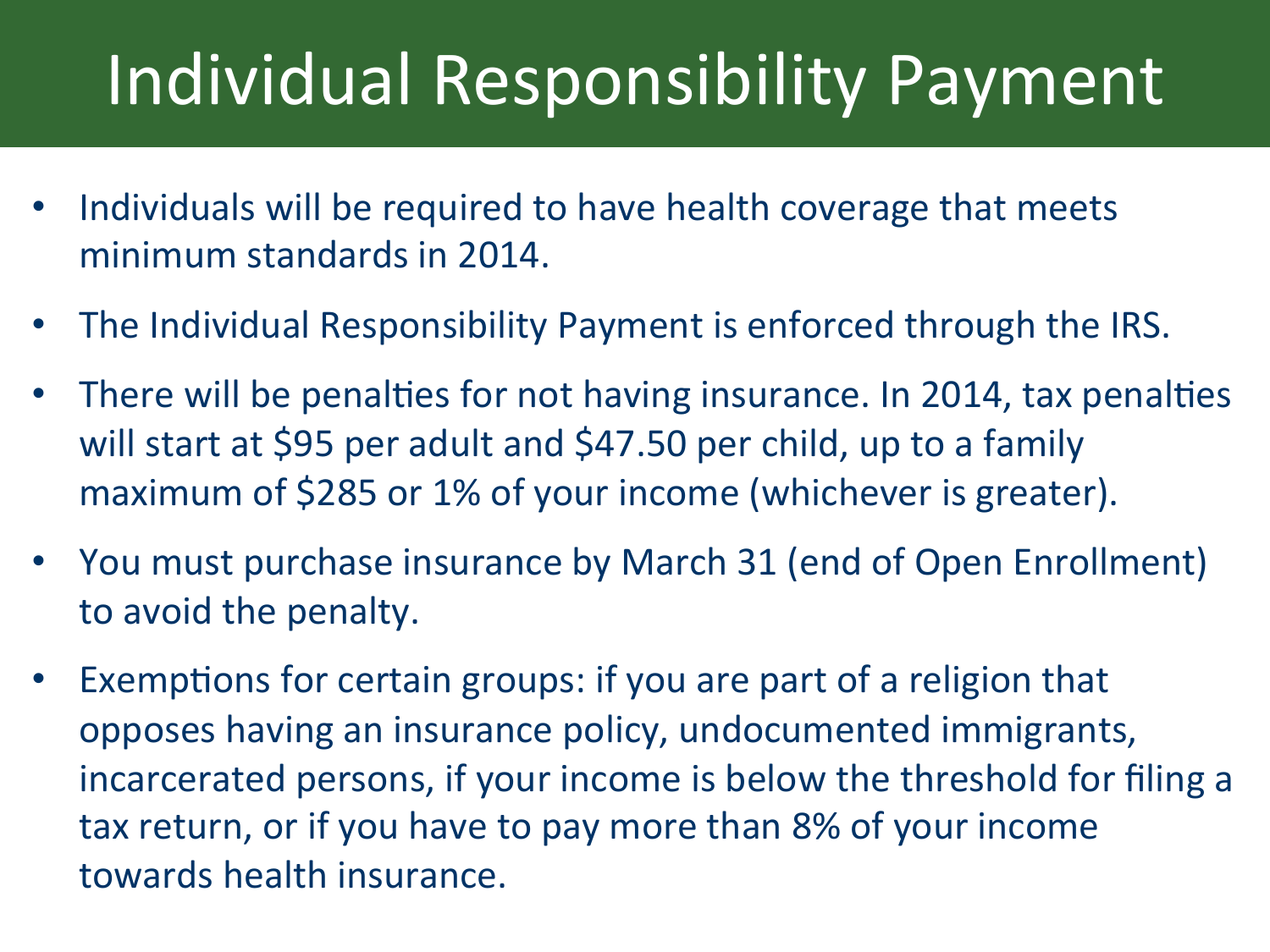# How To Apply

### **1. Online**

- **Healthcare.gov** for the **Marketplace**
- Abe.illinois.gov for the **Medicaid application**
- If you are unsure what you qualify for, you can use the "*Explore Coverage Options"* at **GetCoveredIllinois.gov**

## **2.** By phone

- National Call Center: 1 (800) 318-2596
- Illinois Call Center: 1 (866) 311-1119
- **3. By paper**
- **4.** In person at **Enrollment Locations**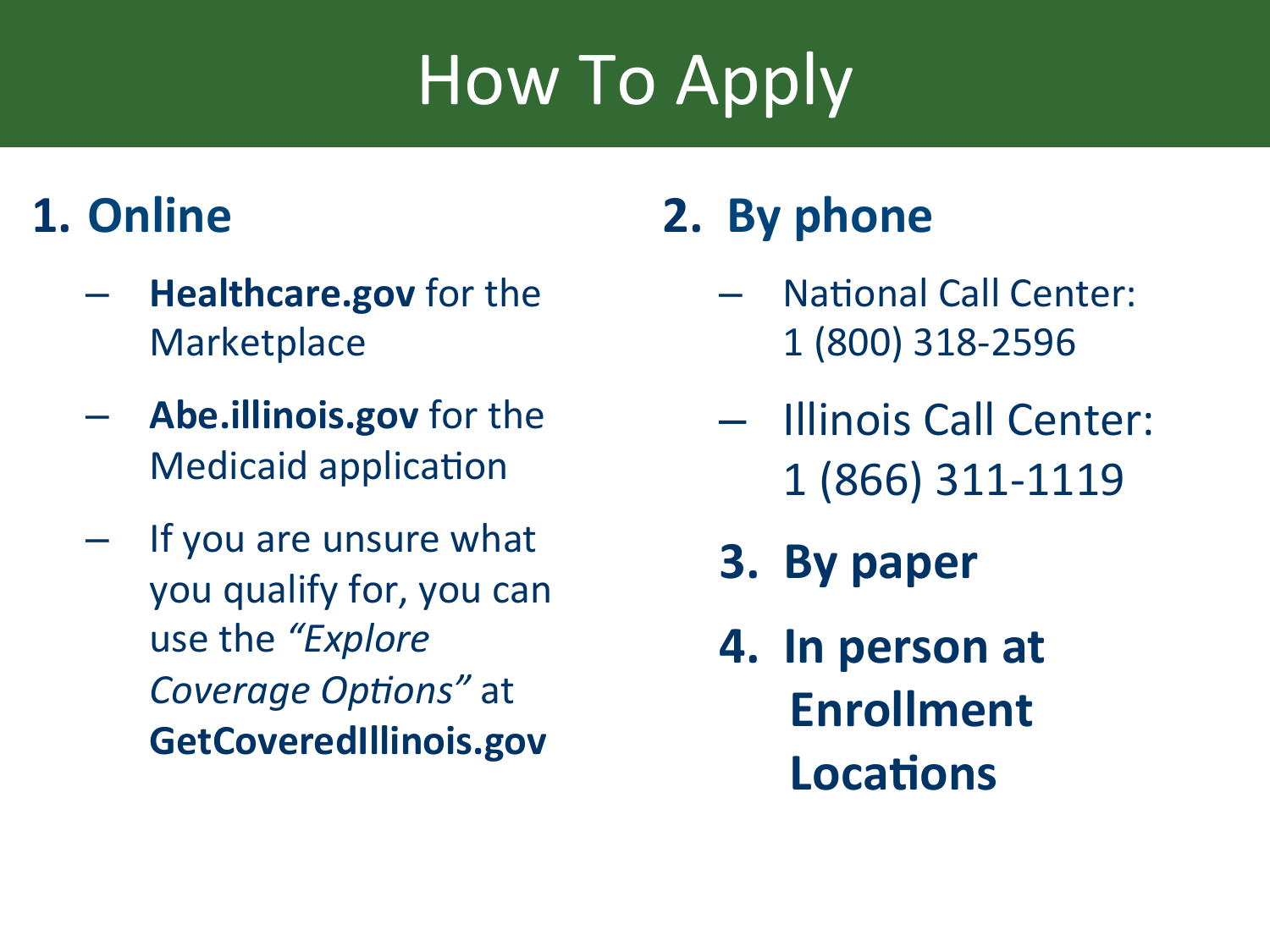# The Marketplace -*1. Create An Account*

#### HealthCare.gov



#### Let's get started

Your first step is to set up a Marketplace account. We'll ask you for some basic information, then you'll move along to the Marketplace application.

**GET STARTED**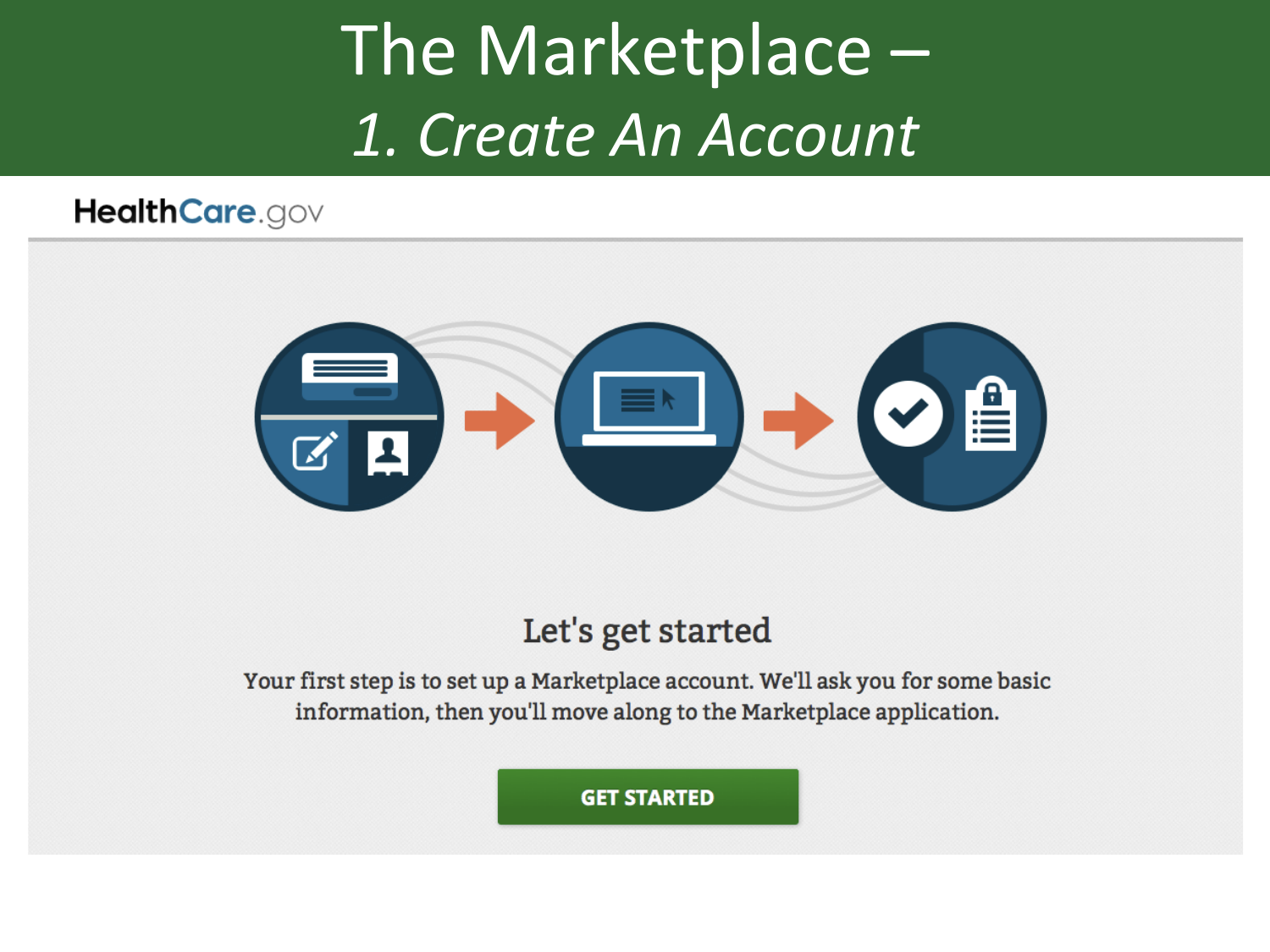# The Marketplace -*2. See What You Are Eligible For*

| HealthCare.gov                                                              | Learn                   | <b>Get Insurance</b>                                                                                                                                 |                                                                        | $\rightarrow$ Logout<br>Jennifer |
|-----------------------------------------------------------------------------|-------------------------|------------------------------------------------------------------------------------------------------------------------------------------------------|------------------------------------------------------------------------|----------------------------------|
| Jennifer Tayabji                                                            |                         |                                                                                                                                                      |                                                                        |                                  |
| <b>MY APPLICATIONS &amp;</b><br>a<br><b>COVERAGE</b><br><b>C</b> MY PROFILE |                         | You have a notice available about your Marketplace eligibility. Download<br>You have a notice available about your Marketplace eligibility. Download | 3<br>0<br>Jennifer, what would you like to do?                         |                                  |
|                                                                             |                         | <b>View my current applications</b><br>2014 Illinois application for<br><b>Individual &amp; Family Coverage</b><br>Apply for new coverage            | Apply for new coverage<br><b>Status: In progress</b><br>ID#: 143182603 |                                  |
|                                                                             | INDIVIDUAL C & CAMILICO |                                                                                                                                                      |                                                                        | <b>Live Chat</b>                 |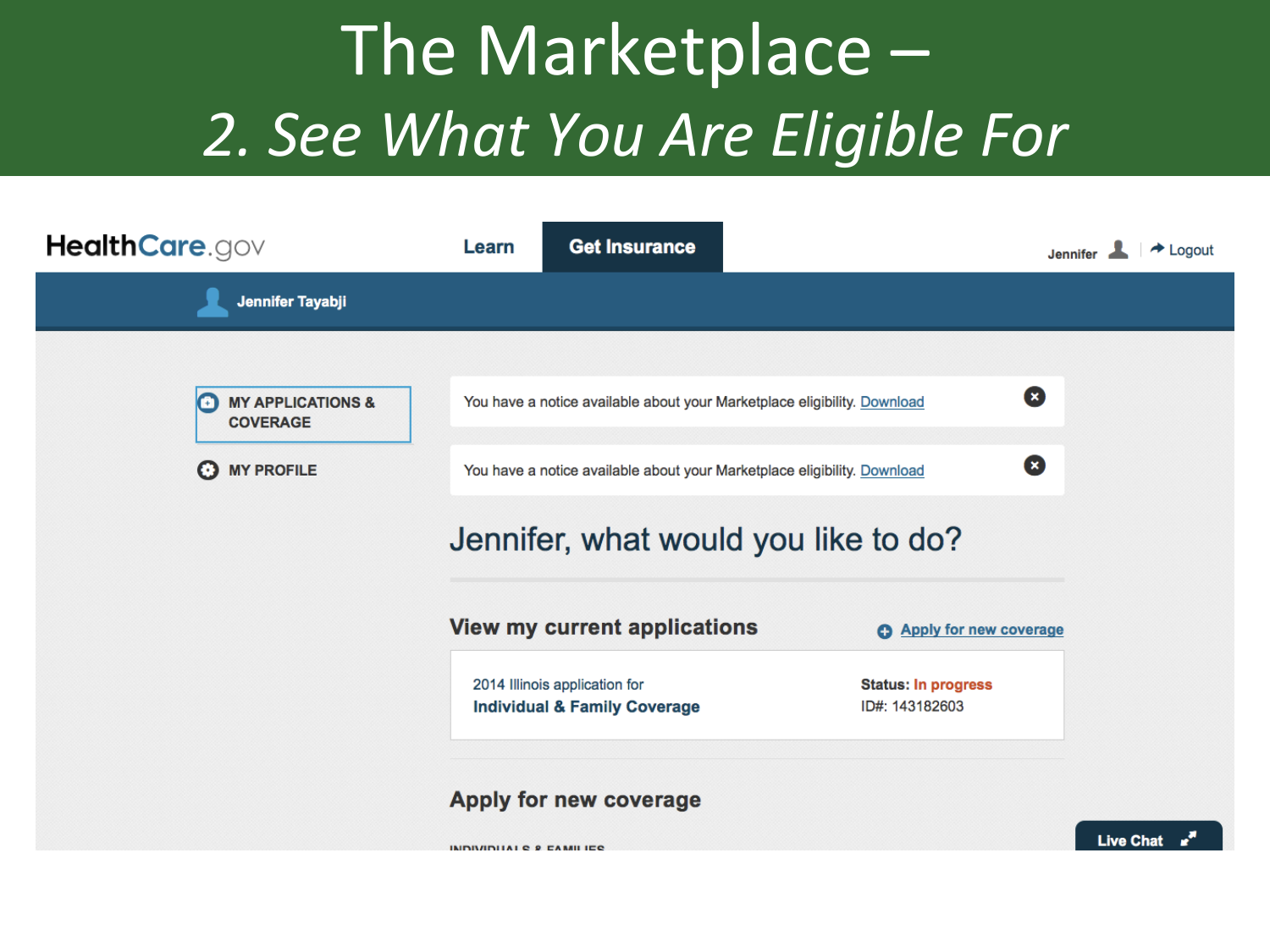# The Marketplace -*3. Review and Pick a Plan*

| HealthCare.gov                                                                                                                                                | <b>Get Insurance</b><br>Learn                                                                                                                                                                                                | $\rightarrow$ Logout<br>Jennifer                                                                                                                                                                                              |
|---------------------------------------------------------------------------------------------------------------------------------------------------------------|------------------------------------------------------------------------------------------------------------------------------------------------------------------------------------------------------------------------------|-------------------------------------------------------------------------------------------------------------------------------------------------------------------------------------------------------------------------------|
| <b>Eligibility Results</b><br><b>◆</b> Application<br>✔                                                                                                       | <b>Enroll</b>                                                                                                                                                                                                                | ❷<br><b>HELP</b>                                                                                                                                                                                                              |
| Select a health plan for<br>這<br>$\overline{\mathbf{K}}$<br>Group 0                                                                                           | Saved Plans 0<br><b>Eligible Plans</b><br>≣                                                                                                                                                                                  | Compare plans 0<br>.h                                                                                                                                                                                                         |
| All health plans (36)<br><b>Catastrophic Plans (0)</b><br><b>Bronze Plans (9)</b><br><b>Silver Plans (14)</b><br>Gold Plans (13)<br><b>Platinum Plans (0)</b> | 36 health plans<br>Monthly premium<br><b>Land of Lincoln Mutual</b><br><b>Health Insurance</b><br><b>Company Land of Lincoln</b><br><b>National Preferred PPO</b><br>Plan<br>National provider network<br><b>PPO</b><br>Gold | $\left \left \left\langle 1\right \right 2\left \left\langle 2\right \right \right\rangle$<br>킈<br><b>Juli</b> Compare<br><b>DETAILS</b><br><b>K</b> Save<br><b>ENROLL</b>                                                    |
| What do these mean?<br>https://www.healthcare.gov                                                                                                             | <b>Monthly premium</b><br><b>Deductible</b><br>\$1,350<br>\$348.97/mo.<br>group total                                                                                                                                        | Out-of-pocket<br><b>Copayments /</b><br><b>Coinsurance</b><br>maximum<br>\$2,500<br>20% Coinsurance after<br>deductible Primary doctor<br>20% Coinsurance after<br><b>Live Chat</b><br><b>Contract Only Contract Property</b> |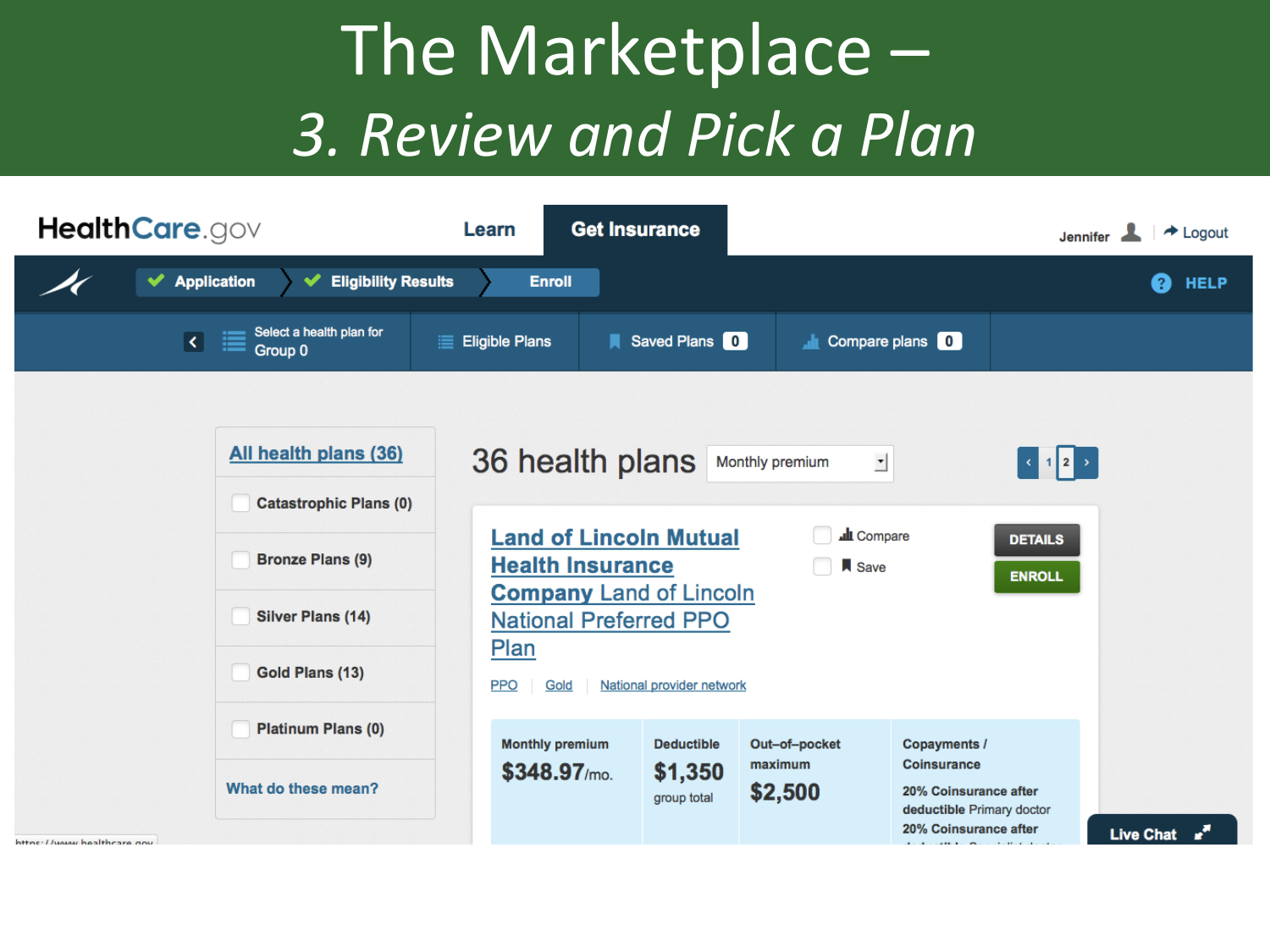# The Marketplace -*Apply by paper*

**Use blue or black ink to complete this application.**

**Initial here: Page 1 of 7**

#### **STEP 1 Tell us about yourself.**

(We need one adult in the family to be the contact person for your application.)

| 1. First name                                        | Middle name                                                                              |           | Last name              |            | Suffix                       |
|------------------------------------------------------|------------------------------------------------------------------------------------------|-----------|------------------------|------------|------------------------------|
| 2. Home address (Leave blank if you don't have one.) |                                                                                          |           |                        |            | 3. Apartment or suite number |
| 4. City                                              |                                                                                          | 5. State  | 6. ZIP code            | 7. County  |                              |
| 8. Mailing address (if different from home address)  |                                                                                          |           |                        |            | 9. Apartment or suite number |
| 10. City                                             |                                                                                          | 11. State | 12. ZIP code           | 13. County |                              |
| 14. Phone number                                     |                                                                                          |           | 15. Other phone number |            |                              |
|                                                      |                                                                                          |           |                        |            |                              |
|                                                      | 16. Do you want to get information about this application by email? $\Box$ Yes $\Box$ No |           |                        |            |                              |
| Email address: _                                     |                                                                                          |           |                        |            |                              |
|                                                      | 17. What is your preferred spoken or written language (if not English)?                  |           |                        |            |                              |

#### **STEP 2** Tell us about your family.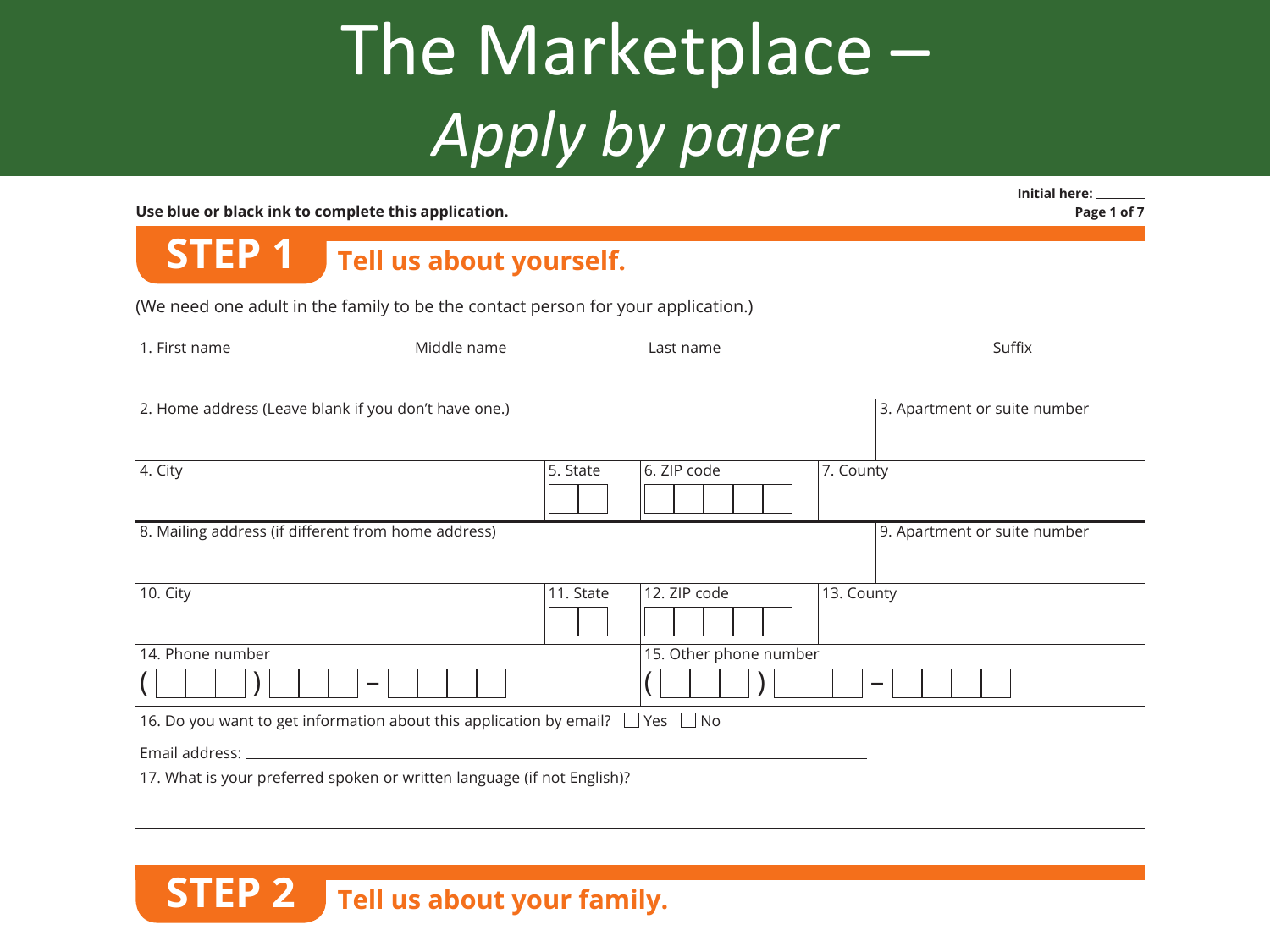# Appealing a Decision

- If you disagree with the eligibility determination made by the Health Insurance Marketplace, you CAN appeal.
- Appeals are made by mail: Health Insurance Marketplace 465 Industrial Blvd. London, KY 40750-0061
- You can download the Appeal Request Form online at healthcare.gov or write your own letter.
- Be sure to include your application ID number and any supporting documents to make your case.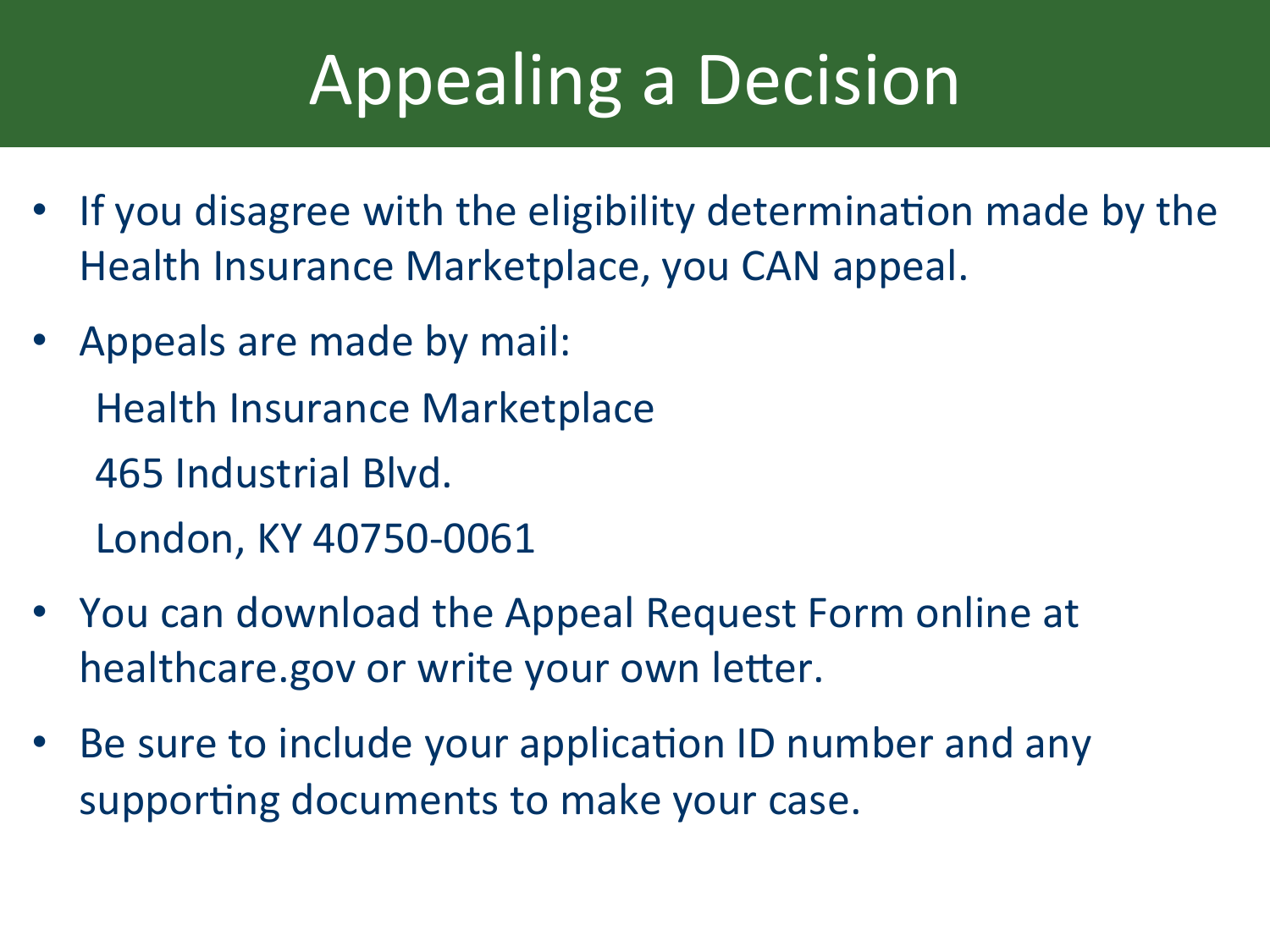# Where Can You Get Help To Enroll?

- People will need help applying for private insurance and Medicaid through the Illinois Health Insurance Marketplace.
- There are local agencies that have received state and federal funding to provide In-Person assistance, enrollment and outreach as well as volunteer CAC organizations like CCHCC.
- Open enrollment: October 1, 2013 March 31, 2014, for insurance to start as early as January 1, 2014.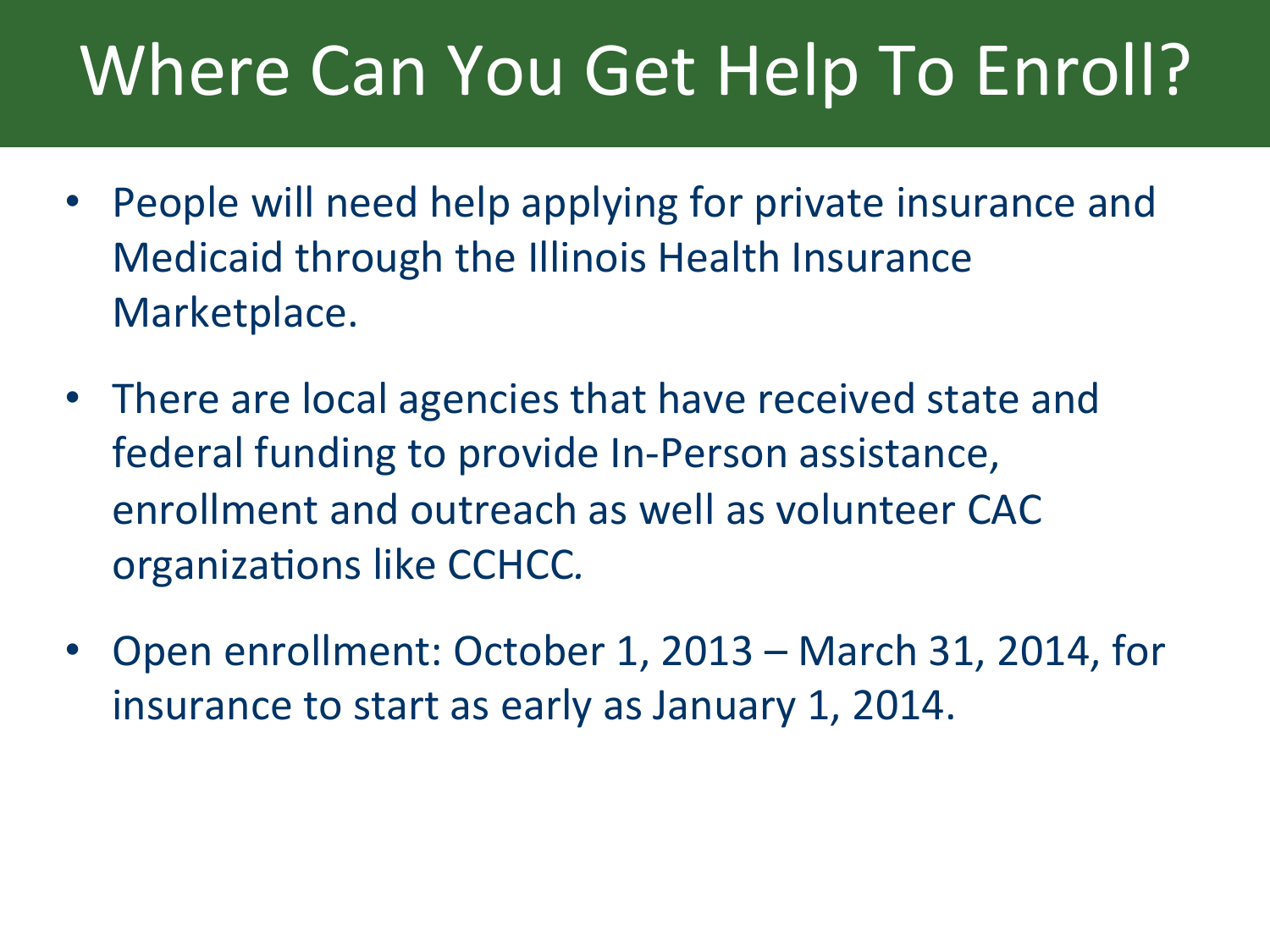## In-Person Enrollment Locations

#### **In addition to Champaign County Health Care Consumers:**

#### **Frances Nelson Health Center:** (217) 403-5418

819 Bloomington Rd., Champaign, IL 61820

**PACE, Inc.:** (217) 344-5433 1317 E. Florida Ave., Urbana, IL 61801 (TTY) (217) 344-5024 | (Videophone) (217) 689-0289

### **Champaign Co. Regional Planning Commission:** (217) 328-3313 1776 E. Washington St., Urbana, IL 61802

### **C-U Public Health Department (C-UPHD):** (217) 352-7961 201 W. Kenyon Rd., Champaign, IL 61820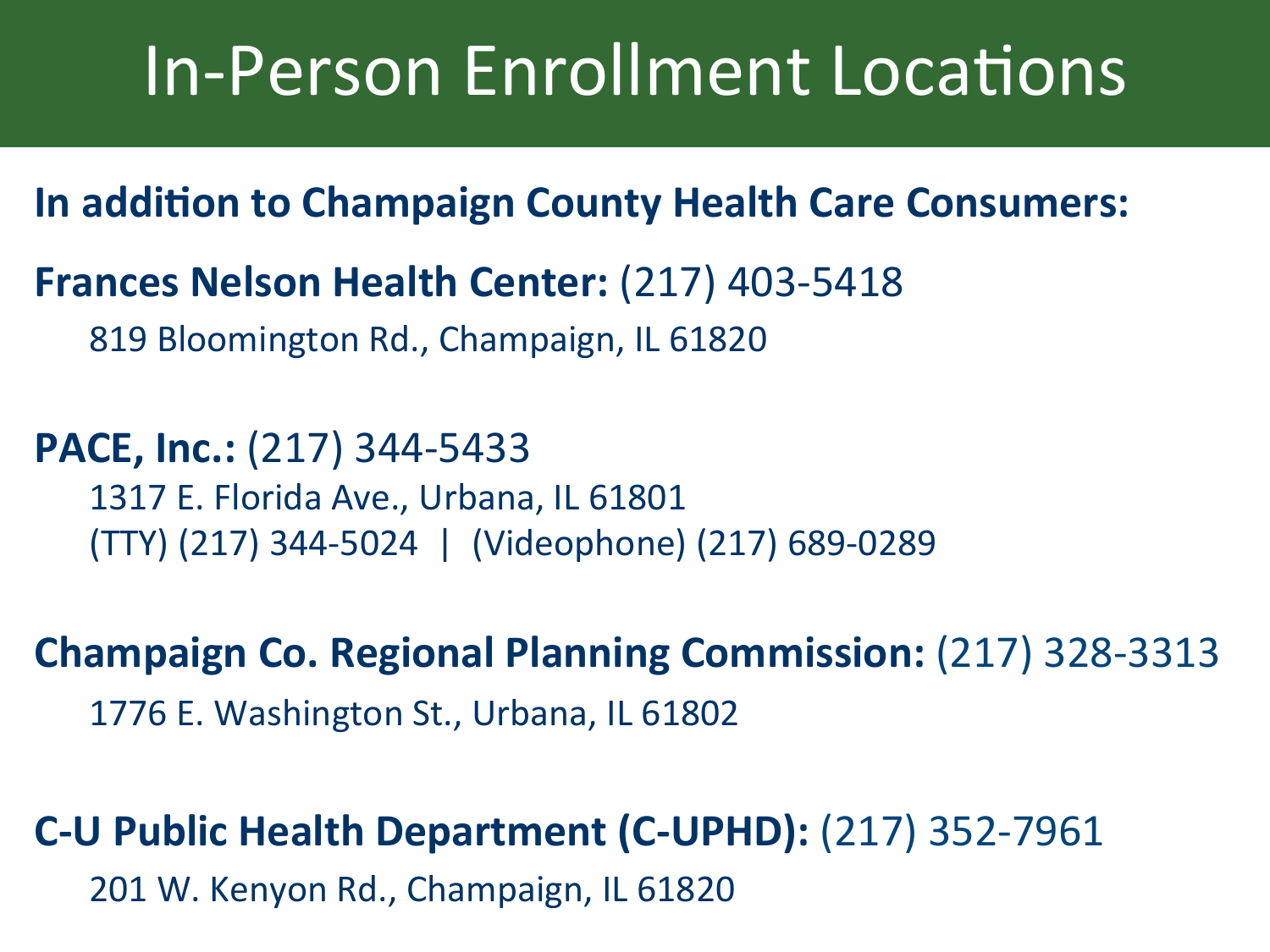# Getting Ready & Tips

- Gather information for you and your family, like birthdates, Social Security Numbers, and household income.
- The applications may need documentation such as birth certificates, state ID/driver's license, Social Security cards, and paystubs.
- If you have a preference on where you get your care, or you already established doctors, research what insurances companies are accepted by those providers.
- If you believe you may qualify for Medicaid, go directly to the Medicaid application at abe.illinois.gov.
- If you need help, set up an appointment for in-person assistance.
- Be patient!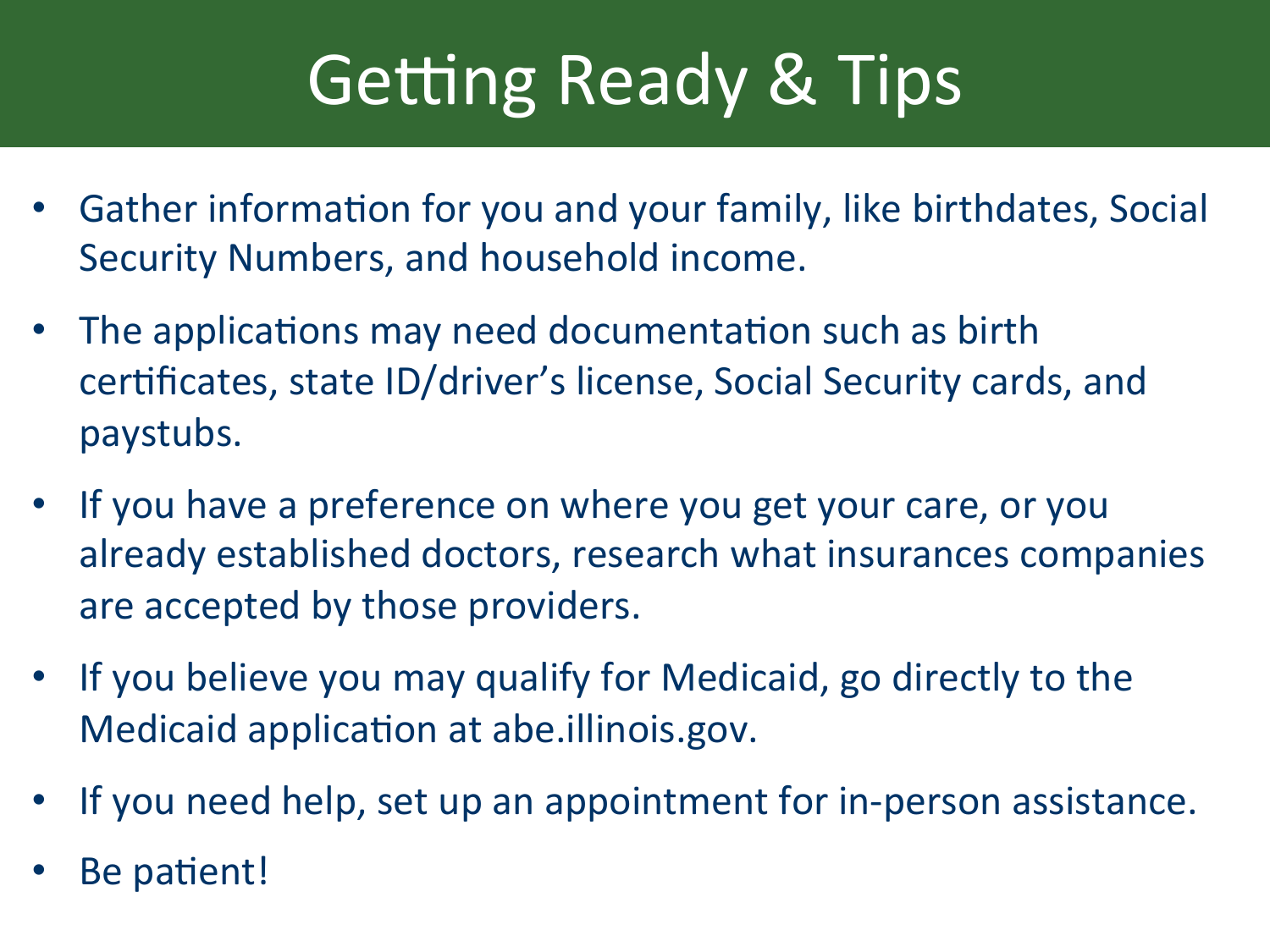What You Need to Know About the Marketplace

- $\checkmark$  There are new, affordable options available for people without insurance.
- $\checkmark$  All plans have to cover doctor visits, hospitalizations, maternity care, emergency room care, and prescriptions.
- $\checkmark$  Financial help is available so you can find a plan that fits your budget.
- $\checkmark$  All insurance plans have to show the costs in simple language with no fine print.